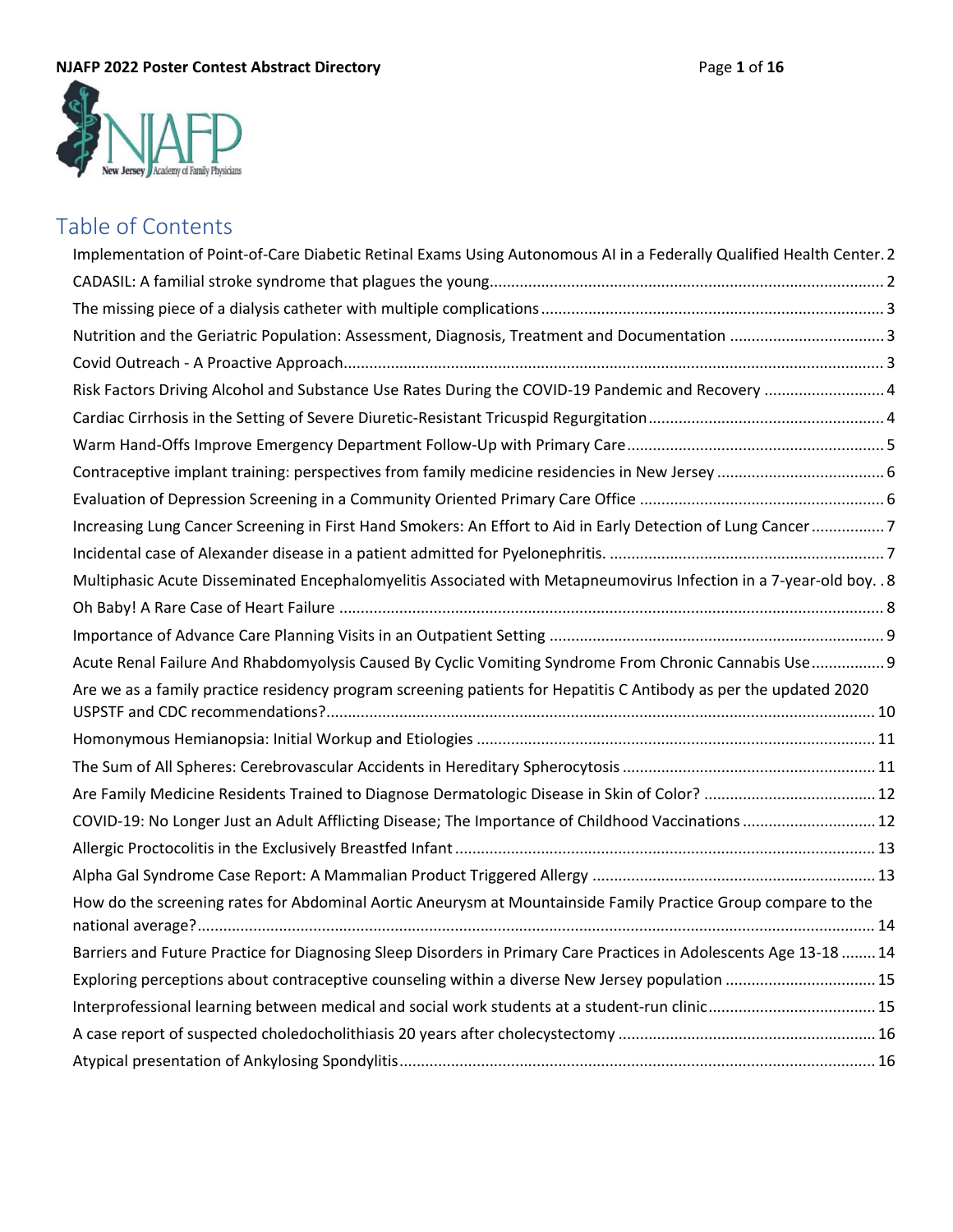## <span id="page-1-0"></span>Implementation of Point-of-Care Diabetic Retinal Exams Using Autonomous AI in a Federally Qualified Health Center

#### **POSTER:** 1

**CATEGORY:** Research, Physician

**AUTHOR(S:** Douglas Bishop MD, FAAFP; Arjun Sharma, BA

**INSTITUTION:** Zufall Health Center

*Diabetes causes vision threatening complications. To identify patients at risk, Zufall Health used FDA-cleared autonomous AI technology and retinal cameras at point-of-care. We were able to significantly increase access to diabetic retinopathy screening. Implementing point-of-care testing was associated with increased completion of DREs.*

Background: Diabetic retinopathy (DR) and diabetic macular edema (DME) are well established complications of diabetes mellitus (DM). Across the nation, about one in three people with diabetes has DR, the leading cause of preventable blindness in the US. Early detection is critical, and current standard of care is for an annual diabetic retinal examination (DRE). Zufall Health Center is a Federally Qualified Health Center (FQHC) serving a low socio-economic patient population with low rates of completion of recommended annual eye examinations. We hypothesized that by eliminating barriers and using an FDA approved autonomous AI technology (IDx-DR®) to bring the DRE to point-of-care, completion of this exam would increase. Design: Pre-post single site prospective study. Method: All patients with known DM >22 years of age were identified. Patients were excluded if they had a documented DRE in the past 12 months. Staff contacted eligible patients and offered an appointment for the DRE to be completed at their next DM visit. Additionally, providers identified eligible patients at time of DM visit and added them for immediate testing. As part of the screen, four retinal images were captured and run through the AI software. Point-of-care results were provided without dilation or need for specialist oversight. For those identified with more than mild DR or DME, or who had a non-diagnostic examination, prompt referrals were made to an eyecare specialist. Results: From April 2021-January 2022, 161 patients were screened using the AI software, resulting in 80 negative screens, 51 nondiagnostic examinations and 30 patients testing positive for diabetic retinopathy. None of the patients screened had previously been up to date with their DRE. In total, 49.7% of patients screened negative and were able to avoid a referral to ophthalmology. Discussion: Implementing AI point-of-care testing was associated with increased completion of DREs at an FQHC. Patients testing positive or with non-diagnostic examinations received immediate referrals allowing for prompt attention and potentially vision saving treatment. The identification of end organ damage also provides crucial feedback for the patient and medical team regarding the need for intensifying or improving overall DM care.

## <span id="page-1-1"></span>CADASIL: A familial stroke syndrome that plagues the young

**POSTER:** 2 **CATEGORY:** Clinical Vignette, Physician **AUTHOR(S:** Danielle Carcia DO **INSTITUTION:** Capital Health

*CADASIL is a rare autosomal dominant condition which predisposes to migraine, stroke and early dementia which is often misdiagnosed as MS. We hope to raise awareness of this condition by presenting our case.*

Cerebral autosomal dominant arteriopathy with subcortical infarcts and leukoencephalopathy (CADASIL) is an inherited condition which predisposes those affected to strokes and other neurological impairments. CADASIL is a rare disorder, which plagues families given its inheritance pattern of autosomal dominant and is often misdiagnosed as multiple sclerosis (MS). It is imperative for clinicians to be aware of this disease, as treatment for alternate diagnoses may not be beneficial for patients. A 28-year-old female with a family history of MS presented as a new patient to our family meidcine office with concerns of developing MS. She reported a number of symptoms including new migraines with aura & intermittent numbness and was found to have hyperreflexia on examination. She was noted to have a strong family history of MS in her mother and maternal grandmother. Before complete workup was undertaken, she found herself admitted to a local outside hospital system. She had Left hemiplegia of her upper and lower extremity and was treated for an acute MS flare with high dose decadron. Unfortunately, she failed to improve significantly. Once discharged, upon further evaluation of her family history, diagnosis of CADASIL was found in her maternal grandmother and patient subsequently had NOTCH-3 gene sequencing. The clinical picture of CADASIL can mimic other more common neurologic diagnoses including migraine and MS, additionally MRI imaging of the brain may have atypical findings which mimic the findings of the acute plaques of MS, thus confounding the diagnosis. Since CADASIL is such a rare disease, and it can plague not only entire families but favors the clinical symptoms of early stroke and dementia in young and middle aged adults more awareness is needed about this disease. Advancements in geneologic testing have allowed a diagnosis to be made sooner. As family physicians, awareness of this disease and the privilege of caring for an entire family may allow for earlier recognition of this rare familial disease and allow for possible prevention of subsequent cerebrovascular events.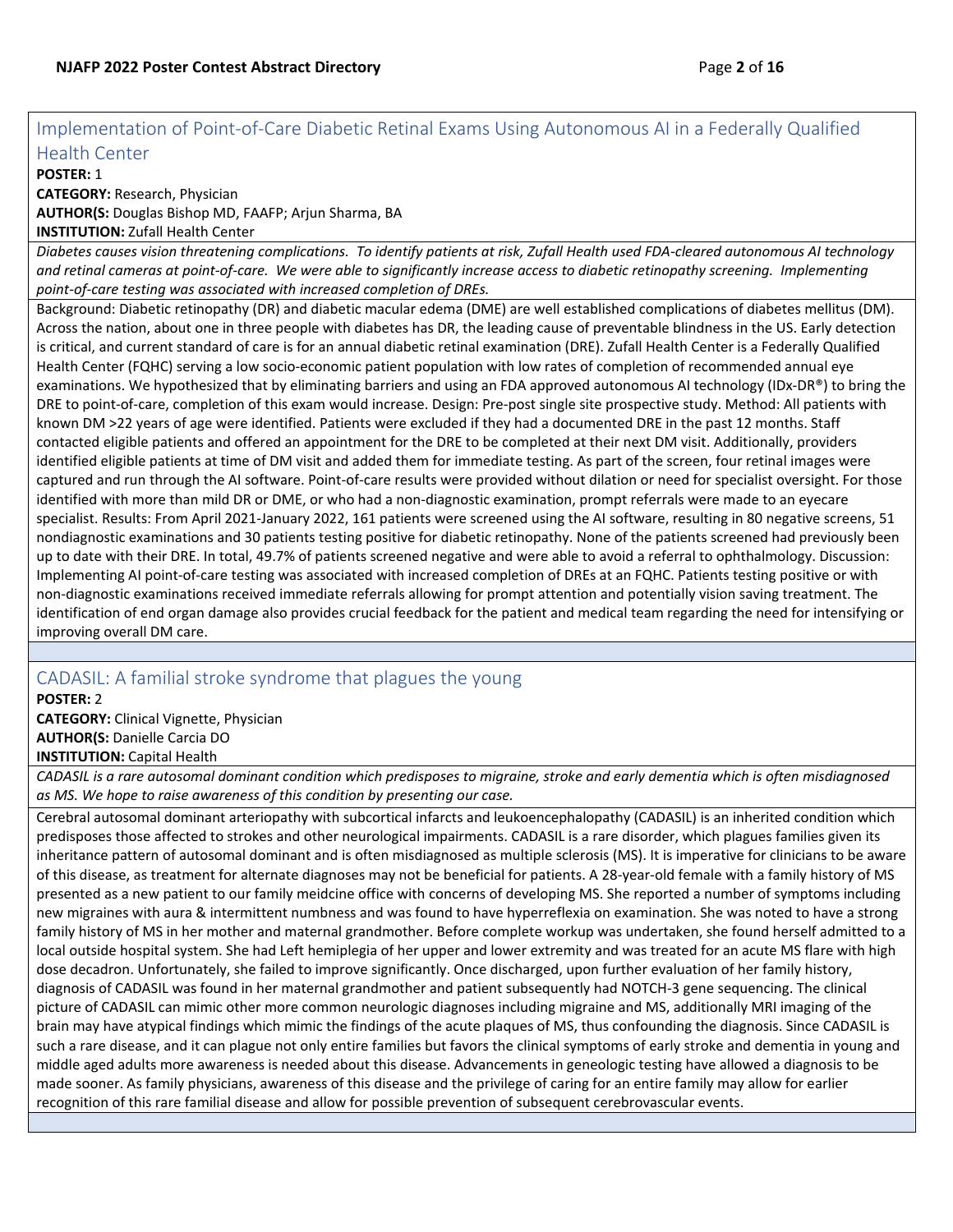## <span id="page-2-0"></span>The missing piece of a dialysis catheter with multiple complications

#### **POSTER:** 3

**CATEGORY:** Clinical Vignette, Physician

**AUTHOR(S:** Hadra Habib MD; Stephen DeTurk, MD; Wessley Square, DO

**INSTITUTION:** St. Lukes Warren-Phillipsburg

*Infected fibrin sheath associated with hemodialysis catheter as source of bacteremia and septic emboli managed by extirpation of fibrin sheath via suction thrombectomy method.*

This is a case report of a patient with an infected fibrin sheath noted in right atrium after removal of permanent hemodialysis catheter and identified as the source of septic emboli and bacteremia. Although fibrin sheaths are a commonly noted complication of temporary and permanent HD catheters, they are not often known to embolize. They most commonly dissociated and localized in the venous system near the site of insertion but in this case, the fibrin sheath was in the right atrium. The diagnosis was reached by TEE as part of the workup for sepsis. In this case, it was the fibrin sheath itself that embolized and served as a nidus for infection. This led to vegetation formation and subsequent bacteremia and septic emboli. The case was further complicated by large necrotizing lobar pneumonia and loculated pleural effusion that required decortication via VATS. Different techniques of managing fibrin sheaths have been discussed in literature including thrombolytics, balloon disruption, stripping the sheath but the data available are limited and without definitive consensus. The object was later removed by Interventional Radiology through implementing a suction thrombectomy using FlowTriever device, which is typically used for pulmonary emboli. This is a technique that is not commonly used to retrieve such objects.

## <span id="page-2-1"></span>Nutrition and the Geriatric Population: Assessment, Diagnosis, Treatment and Documentation **POSTER:** 4

**CATEGORY:** QI, Physician

**AUTHOR(S:** Joshua Raymond MD; M. Edgar PAS-3; A. Shah, MD; Z. Khan, MD; M. Ciminelli, MD

**INSTITUTION:** Rutgers RWJMS at CentraState-Freehold

*With an aging population, topics regarding the geriatric population are coming to the forefront. The purpose of this work is to continue education regarding the proper assessment, treatment and documentation of malnutrition in the geriatric population.*

With an aging population, topics regarding the geriatric population are coming to the forefront. The purpose of this work is to continue education regarding the proper assessment, treatment and documentation of malnutrition in the geriatric population. Information for this presentation was compiled from various sources: American Society for Parenteral and Enteral Nutrition, American Geriatrics Society, Beers criteria, and other geriatric works and research. This compilation provided a framework for the proper assessment, treatment, and documentation of malnutrition in this special population. This review also elucidated that although common in practice, there is no proven data on the utility of pharmacotherapy in treating malnutrition in the geriatric population. This work is significant because as the geriatric population grows worldwide, so do the number of patients to care for. Therefore, it is imperative for Geriatricians, Family Physicians and other primary care providers to become well-versed in the proper detection and management of malnutrition.

## <span id="page-2-2"></span>Covid Outreach - A Proactive Approach

## **POSTER:** 5

**CATEGORY:** Clinical Vignette, Physician **AUTHOR(S:** Roger Thompson MD; Bonnie Thompson, BSN; Alexis Thompson, BA **INSTITUTION:** Family Practice of Middletown (Integrated Medicine Alliance)

*We review our practice's proactive Covid outreach evaluation and treatment.*

Patients infected with Covid often found out at testing centers where no treatment was offered. Access to care was limited by office closures. Most patients were left with no guidance. Our team created a proactive outreach program to our patients who had tested positive. With this program we "treated" over 2000 Covid patients, providing access to evidence based care, access to in-person visits as needed and essential emotional support. This system allowed us to coordinate our office response to the pandemic, provide much needed patient care and support and in a proactive manner. This system met with universal approval from caregivers, office staff, patients and their families. We see it as a model of care for future broad based conditions.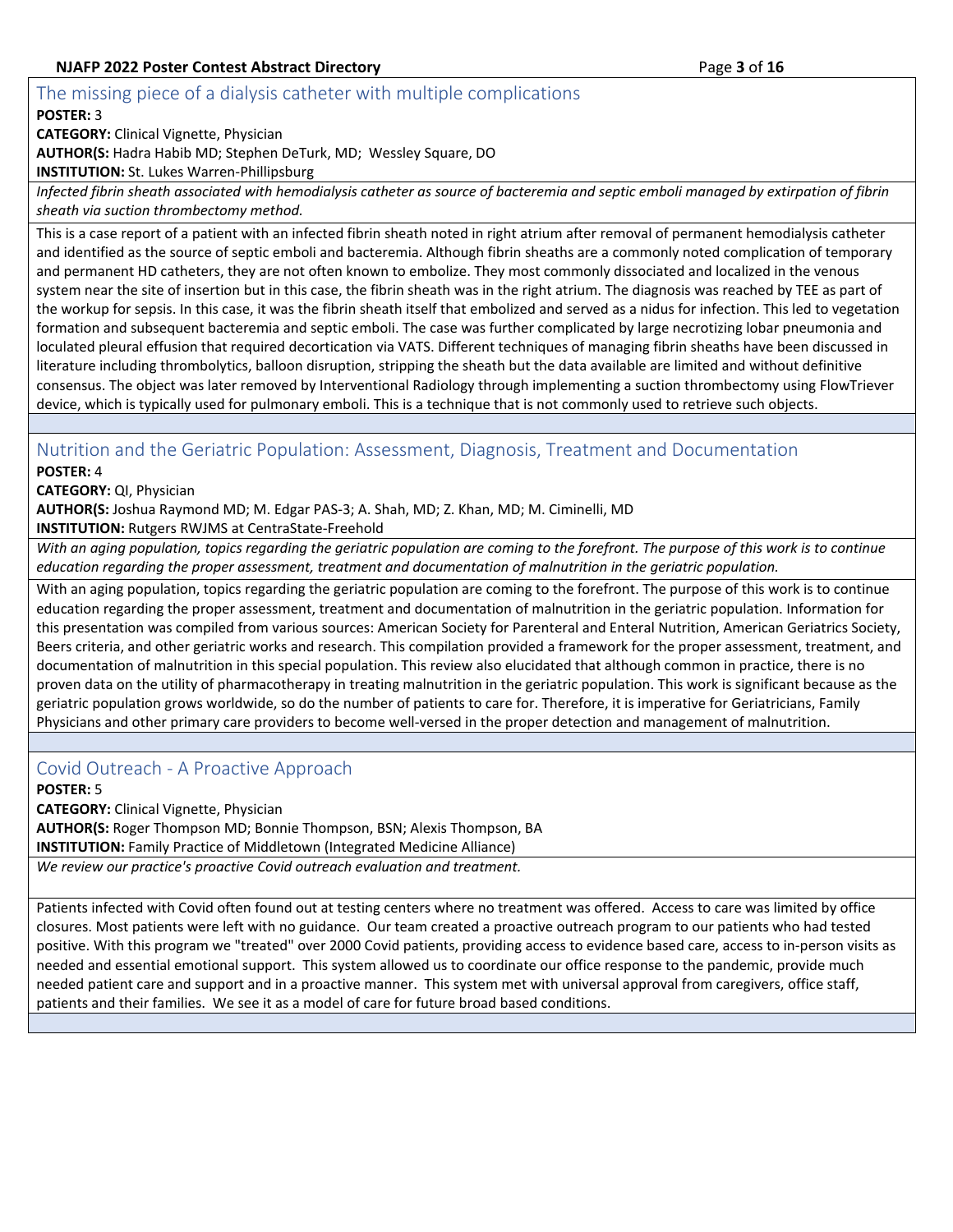## <span id="page-3-0"></span>Risk Factors Driving Alcohol and Substance Use Rates During the COVID-19 Pandemic and Recovery **POSTER:** 6 **CATEGORY:** Research, Physician

**AUTHOR(S:** Meagan Vermeulen MD, FAAFP **INSTITUTION:** Inspira Health-Mullica Hill

*Alcohol and substance use disorders are leading causes of morbidity and mortality worldwide. Although animal studies show stress as a risk for misuse of these substances, there are no human studies examining this risk. Our study examined the heightened risk of alcohol and substance use during periods of social isolation during the COVID19 pandemic.*

Background: Alcohol misuse is one of the leading preventable causes of death worldwide; opioid overdose accounted for over 70% of overdose deaths in 2018. Stress is a known risk in the mitigation of alcohol and substance use disorders. Previous studies describe the long-term effects of social isolation on stress in non-human animals; there are no known studies examining the impact of long-term social isolation on humans. Hypothesis: Our study aimed to demonstrate the heightened risk of increased alcohol and substance use in adults during times of pandemic, lock-down, and isolation. Methods: An anonymous report of all adult patients of Rowan Family Medicine was generated across four time frames: prior to COVID-19 pandemic (12/2019-3/2020), during NJ stay-at-home order (3/2020-5/2020), after NJ stay-at-home order lifted (6/2020-8/2020), and NJ return to partial stay-at-home order (9/2020-11/2021). Alcohol and substance use screener scores (AUDIT-C and DAST-10), gender, age, and residence zip code were analyzed and compared. Individual patients were not compared across time periods. Results: T-test and bootstrap resampling techniques analysis were used. Results indicated a 43% increase in alcohol use during mandated lock down. Alcohol use returned to pre-lock down levels following lock down, including a decline as activities outside the home increased. Male alcohol use was higher than female (p = 0.0007018), increased faster during lockdown, and decreased faster than in females following lockdown. The greatest increase in alcohol use during lockdown was present in affluent communities (71%) followed by impoverished communities (58%); alcohol use declined after lockdown (-57% and -30%, respectively). Drug use decreased during lock down, continued decreasing during re-engagement, and increased to lockdown levels during secondary lockdown. Male drug use increased during lockdown then decreased; female drug use decreased during lockdown and increased upon reengagement. The increase in drug use during lockdown was noted in affluent communities (35%) and impoverished communities (7%). Drug use in affluent communities decreased following lock down and increased in impoverished communities. Discussion: Periods of social isolation during the pandemic lockdown showed a rise in alcohol and substance use amongst all patients in a large, multi-site family medicine practice in Southern New Jersey. This was affected by multiple variables, including gender, socioeconomic status, and age, with slower resolution of risky alcohol consumption noted in women in both affluent and impoverished communities. Drug misuse followed a bell-shaped curve in men during and after lockdown; use in women decreased in lockdown yet rebounded afterwards, including a rise in use post-lockdown. Although alcohol use was higher in males during lockdown, alcohol use in females was slower to return to baseline after lockdown lifted, if at all. It is repeatedly noted women are disproportionately affected by this pandemic, including job loss and increased caregiving burdens, creating increased risk for persistent stressors influencing these hazardous behaviors and maladaptive coping mechanisms. The authors urge physicians to continue screening patients, particularly women, for substance and alcohol use disorders and receive training in motivational interviewing tools for engaging patients who are at risk for persistent use of risky, maladaptive coping skills. References: Global status report on alcohol and health 2018. World Health Organization. https://www.who.int/substance\_abuse/publications/global\_alcohol\_report/en/. Published August 21, 2019. Accessed June 9, 2020. Wilson N, Kariisa M, Seth P, Smith H, Davis NL. Drug and Opioid-Involved Overdose Deaths-United States, 2017-2018. MMWR Morbidity and Mortality Weekly Report. 2020;69(11):290-297. doi:10.15585/mmwr.mm6911a4. Find Help: ATOD. SAMHSA.gov. https://www.samhsa.gov/find-help/atod. Accessed June 9, 2020. Kreek MJ, Koob GF. Drug dependence: stress and dysregulation of brain reward pathways. Drug and Alcohol Dependence. 1998;51(1-2):23-47. doi:10.1016/s0376-8716(98)00064-7. Mitchell MR, Potenza MN. Addictions and Personality Traits: Impulsivity and Related Constructs. Current Behavioral Neuroscience Reports. 2014;1(1):1-12. doi:10.1007/s40473-013-0001-y. Weiss IC, Pryce CR, Jongen-Relo AL, Nanz-Bahr NI, Feldon J. Effect of social isolation on stress-related behavioural and neuroendocrine state in the rat. Behavioural Brain Research. 2004;152(2):279-295. doi:10.1016/j.bbr.2003.10.015. U.S. labor market inches back from the COVID-19 shock, but recovery is far from complete. Pew Research Center. https://pewrsr.ch/3sk0qCx Accessed July 7, 2021.

## <span id="page-3-1"></span>Cardiac Cirrhosis in the Setting of Severe Diuretic-Resistant Tricuspid Regurgitation

## **POSTER:** 7

**CATEGORY:** Clinical Vignette, Resident

**AUTHOR(S:** Sydney Asselstine MD; Sairah Johnson MD, Deshanki Pandya MD, Akanksha Saxena MD, Aasim Chaudhry MD, Jamie Cherian DO, Meetali Patel DO, Chandni Lotwala MD, Zeeshan Khan MD, and Maria Ciminelli MD **INSTITUTION:** Rutgers RWJMS at CentraState-Freehold

*Tricuspid regurgitation (TR), while common, is often mild; in those with severe dysfunction, it is a finding of advanced cardiac disease. Patients become refractory to diuresis and develop chronic volume overload. We present the case of a 59-year-old male with extensive cardiac history including severe TR leading to cirrhosis and renal failure.*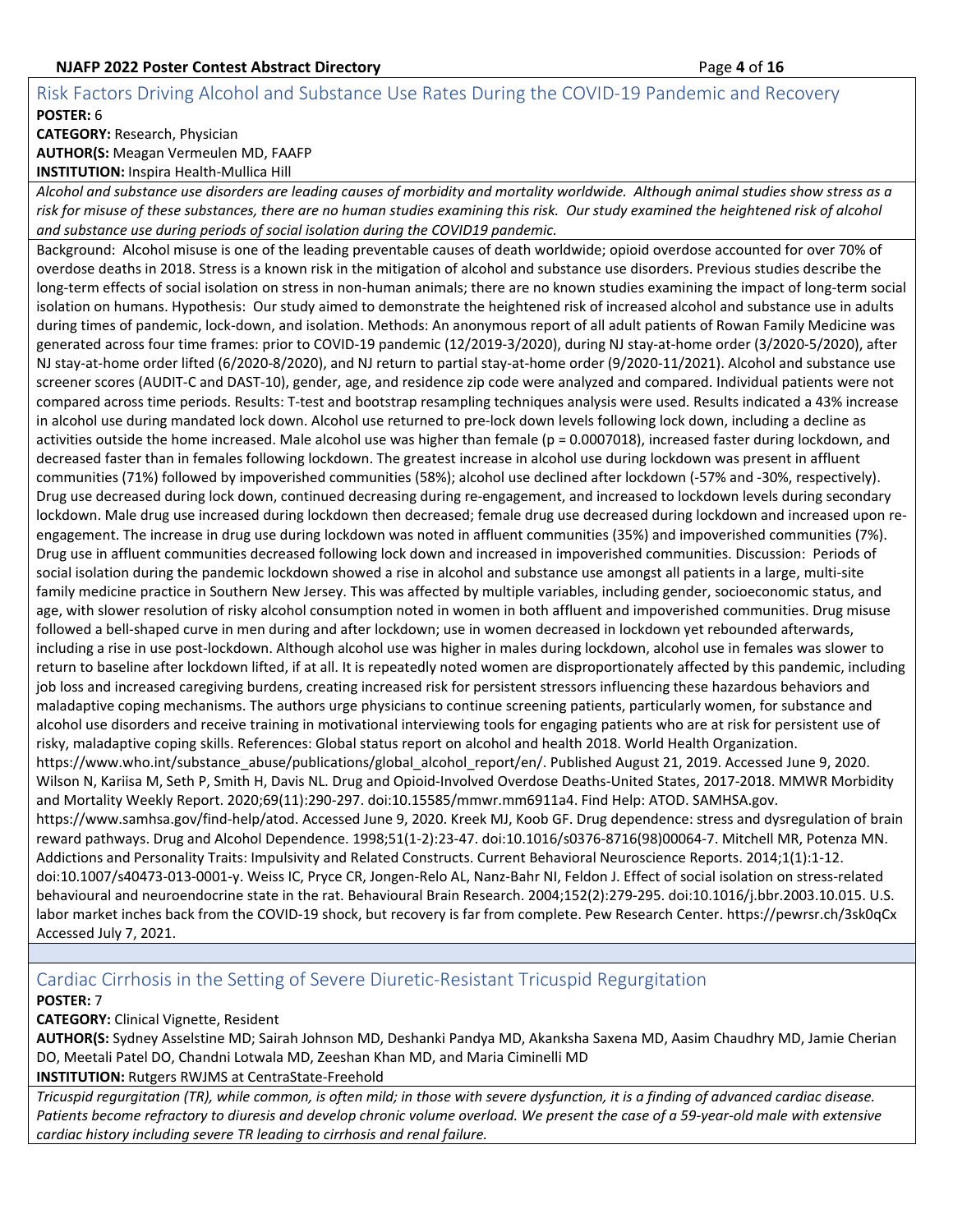#### **NJAFP 2022 Poster Contest Abstract Directory** Page **5** of **16**

We present the case of a 59-year-old male with an extensive cardiac history including myocardial infarction status post three vessel coronary artery bypass graft, congestive heart failure with reduced ejection fraction status post biventricular implantable cardiac defibrillator (ICD) placement, recently diagnosed atrial fibrillation status post cardioversion, ischemic cardiomyopathy, hypertension, and stage IV chronic kidney disease, who presented with anasarca and was admitted for intravenous diuresis. He had significant abdominal distension and scrotal edema on exam, without pulmonary congestion, and labs were notable for an elevated brain natriuretic peptide level which correlated with his clinical volume overload. He also had proteinuria and an elevated creatinine of 2.6mg/dL. Echocardiogram identified a reduced left ventricular ejection fraction of 30-35% with moderate to severe TR and grossly normal TV structure, as well as dilation of the inferior vena cava. This patient had significant fluid overload, with congestive heart failure exacerbation as the most likely diagnosis. However, given his ascites, cirrhosis and nephrotic syndrome from his renal impairment were also considerations. Despite receiving intravenous diuresis, the patient was not improving, and milrinone infusion was necessary to assist with cardiac output. Gradually his volume status improved, and he was eventually discharged with close cardiology follow up. Several weeks later, he returned for readmission to the hospital with significant uremia and worsened creatinine to 4.7mg/dL, in addition to dramatic ascites requiring paracentesis. His serum-ascites albumin gradient was 1.4, and imaging of the liver showed evidence of cirrhosis, likely cardiac in etiology given his severe tricuspid valve dysfunction. He was referred to a tertiary care center and underwent tricuspid valve replacement, subsequently having significant improvement in his overall cardiac status. Discussion: Tricuspid regurgitation (TR), while common, is often mild and asymptomatic. In those with severe valvular dysfunction, it is considered a finding of advanced cardiac disease. Disease severity positively correlates with mortality, with severe TR having as high as a 36% mortality rate. TR is most commonly due to functional causes; patients with left heart valvular disease or pulmonary hypertension develop elevated right ventricular pressures which lead to subsequent right-sided cardiac remodelling and tricuspid annulus dilation. Functional impairment may also result from right-ventricular device leads structurally impeding valves. Non-functional causes are less frequent and occur due to direct damage to the valvular structures from the likes of infective endocarditis, rheumatic fever, myxomatous degeneration, trauma, or iatrogenic disease. Diagnostic evaluation primarily consists of echocardiography, and severity can be determined using the 2017 guidelines adopted by the American Society of Echocardiography. Medical management of TR mostly consists of symptomatic treatment with diuresis and salt restriction; however, those with severe disease may become refractory to these measures. This can result in a chronic volume overloaded state that leads to a multitude of complications, including hepatic congestion progressing to cirrhosis or renal failure due to cardiorenal syndrome. Given these potential debilitating complications, isolated surgical intervention for the tricuspid valve is indicated in refractory cases, ideally prior to the development of significant right ventricular dysfunction.

## <span id="page-4-0"></span>Warm Hand-Offs Improve Emergency Department Follow-Up with Primary Care

**POSTER:** 8

**CATEGORY:** QI, Resident

**AUTHOR(S:** Sydney Asselstine MD; Resham Khan, MD, Deshanki Pandya, MD, Ryan Narrain, MD, Nicole Castro, MD, Joshua Raymond, MD, and Maria Ciminelli, MD

## **INSTITUTION:** Rutgers RWJMS at CentraState-Freehold

*Being able to coordinate appropriate emergency department follow-up can alleviate some of the burden on the healthcare system. When patients are left responsible to schedule this follow-up, potential gaps in care result; direct communication between ED staff and primary care allows for a more optimal transition.*

The majority of emergency department (ED) visits within the United States do not necessitate hospital admission, and a large volume of visits are even considered non-emergent. Many unnecessary ED visits occur as a result of a rising uninsured population and difficulty with achieving primary care. This leads to an increased burden on the ED system and greater cost of healthcare overall. Being able to coordinate appropriate primary care follow up for ED patients may allow for relief of some of this burden. Smaller community hospitals particularly value primary care follow-up. In our hospital, which works closely with a residency-based federally qualified health center (FQHC), the question was posed as to how we could better coordinate this care. Before implementing solutions, we first sought to identify current follow up rates. We hypothesized that directly communicated warm handoffs between ED staff and the residency program would correlate with higher follow-up rates. This retrospective study analyzed data collected from chart review for the months of July and August 2021. Data was extrapolated from ED visits for patients that were not hospitalized and were referred for follow-up with a residency-based federally qualified health center (FQHC) serving the community. Information regarding the method of referral was collected, noting whether there was a warm handoff to resident physicians from emergency room staff or provision of health center contact information to patient. Follow up rates at 2 weeks following ED visit were examined. It was hypothesized that there would be higher volumes of follow-up care in patients with whom direct communication occurred between the ED staff and the resident physicians. A total of 474 patient encounters from the ED were reviewed over the two month period. Of patients for which the ED staff communicated directly with the residents about, 42.6% were seen for follow-up care within 2 weeks, compared to 10.0% of patients that were required to establish follow-up by contacting the FQHC themselves (x2 (1,474) = 42.9559, p<0.00001). There is a clear concern for gaps in follow up care after ED visits, and when the responsibility was left to the patient to make the appointment there were lower rates of follow up than when the residency program was directly communicated with by the ED staff to establish follow up. While this communication has increased the effectiveness of follow-up care, there is a need for a referral platform that can increase the efficiency of scheduling these appointments.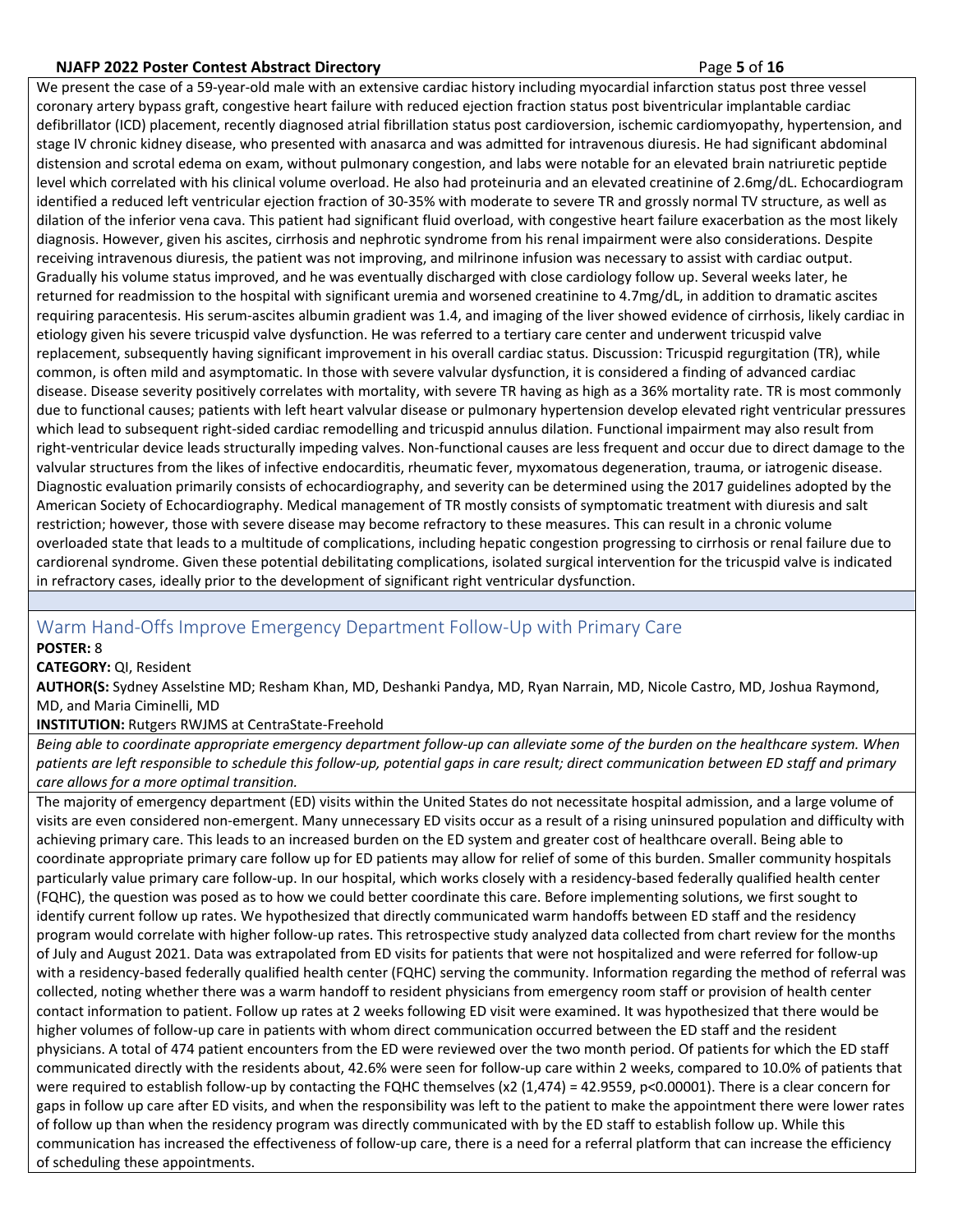## <span id="page-5-0"></span>Contraceptive implant training: perspectives from family medicine residencies in New Jersey **POSTER:** 9

**CATEGORY:** Research, Resident

**AUTHOR(S:** Kenya Cabrera MD; Jeff Levine, MD, MPH Anna Sliwowska, MD Jennifer Amico, MD, MPH **INSTITUTION:** Rutgers RWJ-New Brunswick

This study investigates the experiences of New Jersey Family Medicine residents with the etonogestrel subdermal contraceptive *implant (Nexplanon) in their practices. We used semi-structured exploratory interviews to evaluate the factors that impact comfort, attitudes and training with contraceptive implants and factors that impact those experiences.*

1. Background and Hypothesis: The aim of this study is to explore the experiences of New Jersey Family Medicine residents and preceptors with the etonogestrel subdermal contraceptive implant (Nexplanon), and to explore barriers and facilitators to training. 2. Design, subjects, setting: This qualitative study employed semi-structured individual interviews to explore resident and attending physicians' experiences with contraceptive implant training. A survey was used to stratify the NJ residency programs by average number of contraceptive implant devices provided by residents. Residents and preceptors from the upper and lower quartile of residency programs were invited to participate. 3. Methods/Scientific Merit: We asked subjects to identify and explain factors that support or inhibit contraceptive implant training and provision in their residency program. We transcribed, coded, and analyzed interviews on a rolling basis. We utilized memoing to reflect on the data and identify saturation, and developed and refined our codebook using a collaborative and iterative process. We analyzed interviews using deductive and inductive techniques to identify themes. 4. Results: Twenty-five subjects including 14 residents and 11 preceptors completed interviews. Preliminary results suggest common themes among programs in the lower quartile of programs. These similarities include lack of resident hands-on experience with the procedure, lack of formal training and teaching with the procedure, and office barriers that result in difficulty scheduling patients in a timely fashion, among others. Some of the facilitators shared across programs in the upper quartile include formal training and inclusion of contraception topics in residency curriculums, attending physicians' comfort with the procedure, office sessions dedicated to procedures/GYN issues, and patient familiarity with the procedure. 5. Discussion: Contraceptive implants can be effectively prescribed by family medicine physicians with adequate support and training. We identified potential interventions including formal implant training sessions, dedicated procedure office sessions, stocking of product in office, and support staff focused on reproductive health that can aid in scheduling, obtaining device, and setup prior to visit.

## <span id="page-5-1"></span>Evaluation of Depression Screening in a Community Oriented Primary Care Office

**POSTER:** 10

**CATEGORY:** Research, Resident

**AUTHOR(S:** Khashayar Farhoomandi MD, MPH; Daniel Cruz, PhD; Preethi George, MD

**INSTITUTION:** HMH Mountainside

*Depression is a widely prevalent issue throughout the world. Screening for mental illnesses such as depression in the primary care setting is of utmost importance to ensure patient centered care. During this study, we viewed whether or not physicians were successfully screening patients for depression during annual wellness visits.*

Title: Evaluation of Depression Screening in a Community Oriented Primary Care Office Purpose: Depression screening in the primary care setting allows for detection, evaluation, and management of mental health. This study aimed to determine whether resident physicians in the office screened patients for depression during annual wellness examinations. Methods: Study Design: Single site, retrospective chart review. Setting: Hackensack Meridian Mountainside Family Practice Group, a residency training primary care practice. Intervention: Depression screening per AAFP guidelines. Participants: A total of 150 of 217 randomly selected patients from Mountainside Family Practice. Measures / Main Outcomes: A review of patient EHR for screening of depression with the Patient Health Questionnaire (PHQ-9), a valid, reliable, and widely used questionnaire for signs and symptoms of depression. We conducted a retrospective statistical analysis of data collected during a specified time period and chi-square tests were used to test rates of PHQ-9 screening and correlations with demographics. Results: The data pertaining to 150 randomly selected office patients were successfully analyzed. Of the 150 patients, the PHQ-9 screening rate was 77% (N=116) for the current study. Thirty four patients or 23%, were not screened for depression during annual wellness exams (x2 44.827, p-value is < .00001). Patient data was also stratified based on PGY resident year, age, sex, and insurance of patient, which did not result in statistically significant differences. Conclusion: Results revealed that 77% of patients at Mountainside Family Practice were successfully screened for depression using the PHQ-9 during annual wellness exams. There were no statistically significant differences in PHQ-9 screening for PGY year, gender, age or insurance type. These findings are positive as they suggest that screening rates are not adversely influenced by demographic variables that would have otherwise suggested biased screening practices. More research can be conducted and compiled to strengthen the results of this study and provide further insight on the findings as compared to other national quality standards.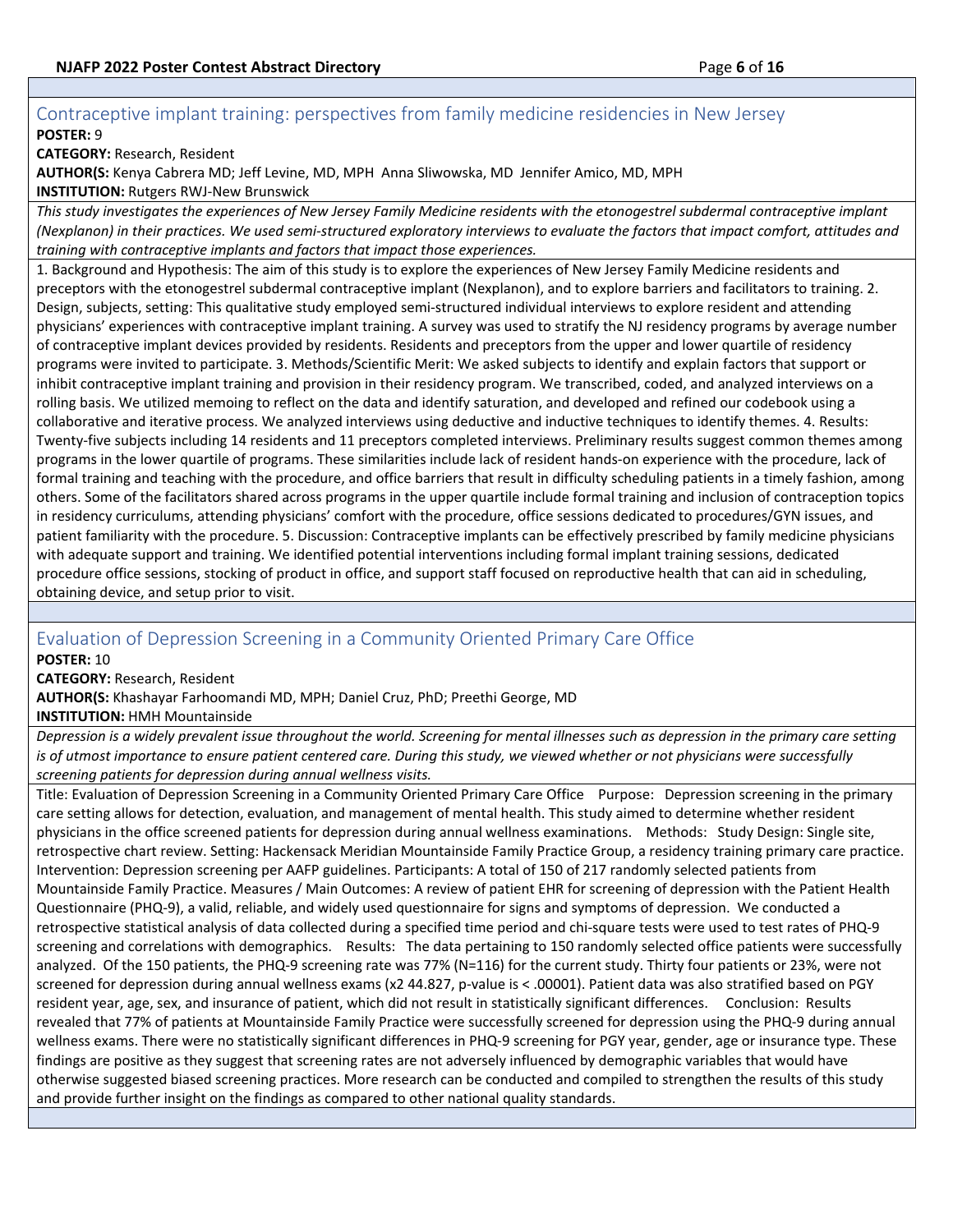## <span id="page-6-0"></span>Increasing Lung Cancer Screening in First Hand Smokers: An Effort to Aid in Early Detection of Lung Cancer **POSTER:** 11

**CATEGORY:** QI, Resident

**AUTHOR(S:** Sairah Johnson MD; Sairah Johnson MD, Krishna Parikh MD, Aasim Chaudhry MD, Chandni Lotwala MD, Jacey Pudney MD, Mahvish Qazi MD, Hammad Abdelquader MD, Zeeshan Khan MD, Maria Ciminelli MD

**INSTITUTION:** Rutgers RWJMS at CentraState-Freehold

*As family physicians, patient care and wellbeing is our ultimate goal, and we strive to serve our patients. Through our efforts, we hope to improve utilization of annual lung cancer screening in our family practice's qualifying patient population, in order to aid in early detection of lung cancer.*

Lung cancer is the second most common cancer and the leading cause of cancer death in the U.S. The most important risk factor for lung cancer is smoking, estimated to account for about 90% of all lung cancer cases with a relative risk of lung cancer approximately 20-fold higher in smokers than in non smokers. Lung cancer has a generally poor prognosis, with an overall 5-year survival rate of 20.5%. However, early stage lung cancer has a better prognosis and more applicable treatment options. The USPSTF recently expanded lung cancer screening criteria to include adults aged 50 - 80 yrs who have a 20 pack-year smoking history and currently smoke, or have quit within the past 15 yrs and recommends annual screening for lung cancer with low dose computed tomography (LDCT) in this group (Grade B recommendation). Screening should be discontinued once a person has not smoked for 15 years or develops a health problem that substantially limits life expectancy or the ability or willingness to have curative lung surgery. The recent change in guidelines and realization of the underutilization of lung cancer screening prompted us to review the number of orders placed for LDCT chest vs the number of orders that actually get carried out. Our EHR review included the number of active smokers documented from 11/1/2020 to 10/31/2021 and the numbers of LDCT chest orders placed during that period. This date was then compared to the LDCT chest orders that were performed. We were surprised to find out that during the studied period, only 10% of the active smokers received an order for lung cancer screening, and out of this only 19% of the orders were completed. We developed an informative flyer in English and Spanish, with a plan to educate our patients, co-residents and medical assistants regarding the need and criteria for annual lung cancer screening and how to properly document a patient's smoking history to aid in the identification of qualifying individuals. Through our intervention, we hope to increase the rate of orders placed by 20% in the next five months and by 50% in the next 12 months. Our data review was limited due to lack of accurate quantification of smoking history, therefore assumption was made that all smokers during this period qualified for LDCT chest. We hope to correct this by the time of five month analysis by educating our medical assistants to correctly document smoking history into pack years during intake for easier identification. Our long term goal is to aid in the early detection of lung cancer by screening high risk individuals in order to reduce lung cancer mortality.

## <span id="page-6-1"></span>Incidental case of Alexander disease in a patient admitted for Pyelonephritis.

**POSTER:** 12

**CATEGORY:** Clinical Vignette, Resident

**AUTHOR(S:** Aqsa Khan MD; Iyad Baker MD, Syed Sirajuddin MD

**INSTITUTION:** Hackensack University Medical Center

*Central nervous system demyelination disorders have a wide range of differentials, this case illustrates the atypical presentation of juvenile-onset Alexander disease and emphasizes the importance of high clinical suspicion in diagnosis of any disease.*

Introduction: Alexander disease is a very rare fatal leukodystrophy, which usually becomes clinically evident in the infantile period, although neonatal, juvenile, and even adult variants are recognized. The pathophysiology involves mutations in the gene for glial fibrillary acidic protein (GFAP) that maps to chromosome 17q21. It is inherited in an autosomal dominant manner; however, most cases arise de novo as the result of sporadic mutations. Most common type is the infantile form that usually begins during the first 2 years of life. Symptoms include mental and physical developmental delays, followed by the loss of developmental milestones, an abnormal increase in head size, and seizures. The juvenile form of Alexander disease has an onset between the ages of 2 and 13 years. The disease can affect both males and females equally. Children may have excessive vomiting, difficulty swallowing and speaking, poor coordination, spasticity, seizures, and loss of motor control. Adult-onset forms of Alexander disease are less common. The symptoms sometimes mimic those of Parkinson's disease or multiple sclerosis or may present primarily as a psychiatric disorder. Case Presentation: Twelve-year-old boy recently immigrated from Pakistan, presented to ED with complaints of burning micturition, increased frequency, occasional hematuria, and right flank pain for 2 weeks diagnosed with Pyelonephritis and admitted for IV antibiotics. His height is 150cm, weight 43kg, and head size > 95th centile. On further questioning: the patient's mother reported Antenatal and natal history was unremarkable. Postnatally patient had delayed neck holding, started sitting without support after 12 months. He first walked at 2 years of age and currently has a normal gait but cannot run fast, or hop on one leg. He spoke his first words at 18 months of age and currently has a speech delay. The patient was a grade one student due to learning disabilities, likes to play with children between 4 to 6 years of age, has an intact conscience. The patient is a fourth child of related parents without any family history of neurological disorders but significant for the death of 3-second degree relatives in their third decade of life due to kidney disease. On examination, the patient had stable vitals. Had a head circumference > 95th percentile for age. Coarse face, poor eye contact. Systemic examination revealed bilaterally palpable kidneys. Cranial nerves were intact had stammering speech. Both gross and fine motor skills were normal with intact coordination and gait.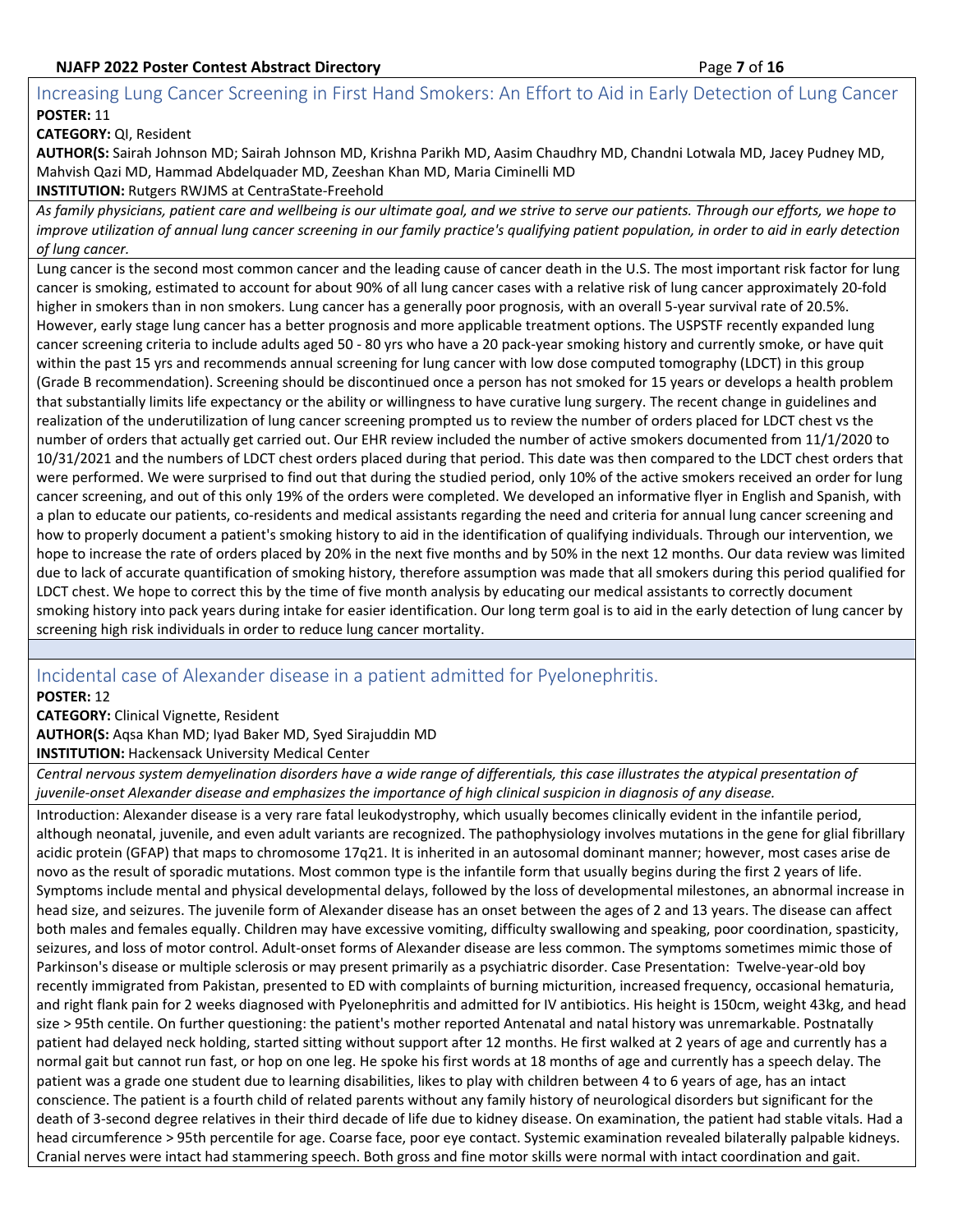## **NJAFP 2022 Poster Contest Abstract Directory** Page **8** of **16**

Neurometabolic investigations of serum were unremarkable. Cranial CT scan was consistent with frontal lobe leukodystrophy while MRI with extensive white matter signal changes and swelling represented Alexander's disease. Genetic testing is pending. Discussion: Alexander's disease is progressive, often fatal, and debilitating for patients and families. Making a correct diagnosis is essential. findings and Genetic testing for GFAP peptide sequencing mutation can confirm the diagnosis. Treatment of Alexander's disease remains supportive. A multidisciplinary and comprehensive approach can improve function and quality of life for affected individuals. Long-term PT/ST/OT. Supportive management such as Anti-seizure medications, baclofen, and benzodiazepines for hypertonia and spasticity. The clinical progression of Alexander disease is variable; many children survive for decades and pursue educational and employment opportunities.

<span id="page-7-0"></span>Multiphasic Acute Disseminated Encephalomyelitis Associated with Metapneumovirus Infection in a 7 year-old boy.

### **POSTER:** 13

**CATEGORY:** Clinical Vignette, Resident **AUTHOR(S:** Aqsa Khan MD; Elizabeth August MD; Gaurang Brahmbhatt MD **INSTITUTION:** Hackensack University Medical Center

*ADEM typically is a monophasic disease but additional demyelinating events can occur in up to 36 percent especially if MOG Ab is positive. The multiphasic disease is defined as two episodes consistent with ADEM separated by at least three months. While ADEM can be fatal, the mortality rate is low.*

Introduction: ADEM is a rare illness; annual incidence being 0.2 to 0.5 per 100,000 children. It usually affects children 3 to 7 years of age. Approximately 3 to 6 cases are reported in the United States annually. Males are affected more then females. Associated pathogens include several viruses and bacteria: coronavirus, HIV, influenza, coxsackie, CMV, EBV, chlamydia, Mycoplasma, beta hemolytic Streptococcus, herpes simplex, hepatitis A, measles, rubella and varicella etc. Pathogenesis of ADEM is not completely understood. It appears to be an autoimmune disorder of the central nervous system. It begins with activation of T cells by environmental triggers in genetically susceptible individuals, leading to production of cytokines and chemokine's, TNF-alpha, complement activation, antibodydependent cellular toxicity, myelin phagocytosis, and oligodendrocyte apoptosis leading to demyelination and axonal injury. Case Presentation: We present a case of multiphasic ADEM in a 7-Year-old male who presented for evaluation of headache for 3 days, slurred speech, drooling, lethargy, ataxia and ptosis. Patient was diagnosed with meta-pneumovirus URI 3 weeks prior to presentation. In ED MRI brain revealed new demyelinating lesions and was admitted for ADEM Management. Metabolic panel, CT Head, MRA brain and Spinal MRI were normal. Patient's first episode of ADEM was 4 months ago when he presented with a 6-week history of daily headaches, vomiting with fever, neck pain, followed by gait disturbance and facial droop and slurred speech. MRI showed patchy bilateral demyelinating disease, he was treated with IV Steroids and IV-IG; his S/S improved and was discharged on steroid taper with close neurology follow up. In 2 months f/u Patient was clinically back to baseline and MRI showed complete resolution of abnormal findings. Extensive workup showed negative inflammatory markers, MOG ab, NMO ab, ANA, RF, CCP, Anti ds DNA ab, Ach Receptor ab, CASPR ab, GABA-R ab, NMDA ab. Muscle biopsy and genetic testing for mitochondrial ab were obtained pending results. Discussion: Diagnosis and Management: Clinical Features (all required for diagnosis): 1) A first polyfocal, clinical central nervous system event with presumed inflammatory demyelinating cause. 2) Encephalopathy that cannot be explained by fever, systemic illness, or postictal symptoms. 3) No new clinical and MRI findings emerge three months or more after the onset. 4) Brain MRI is abnormal during the acute (three-month) phase. Lesion characteristics on brain MRI 1) Diffuse, poorly demarcated, large (>1 to 2 cm) lesions involving predominantly the cerebral white matter. 2) Deep gray matter lesions (eg, involving the basal ganglia or thalamus) can be present. 3) T1 hypointense lesions in the white matter are rare. Treatment: Initial therapy with glucocorticoids rather than IVIG or plasma exchange is preferred; Frequent Assessment of response to initial therapy is the key in the acute phase of disease. Conclusion: There are no specific/confirmatory tests to establish the diagnosis of ADEM and it is considered a diagnosis of exclusion. Differentials that should be ruled out first include Bacterial and viral meningitis or encephalitis, multiple sclerosis, NMOSD, and MOG antibody-associated disease.

## <span id="page-7-1"></span>Oh Baby! A Rare Case of Heart Failure

#### **POSTER:** 14

**CATEGORY:** Clinical Vignette, Resident

**AUTHOR(S:** Deshanki Pandya MD; Deshanki Pandya MD, Sydney Asselstine MD, Aida Abdul Majid MD, Zeeshan Khan MD, Maria Ciminelli MD

#### **INSTITUTION:** Rutgers RWJMS at CentraState-Freehold

*Peripartum cardiomyopathy (PPCM) is an idiopathic form of systolic heart failure with variable outcomes and often delayed diagnosis due to the nonspecific clinical presentation. Etiology appears to be multifactorial, including genetics, age, race as potential risk factors. A review of the established guidelines and further Research, , along with case review is essential for early detection and management of this condition.*

Peripartum cardiomyopathy (PPCM) is a diagnosis of exclusion, generally defined as idiopathic heart failure with reduced ejection fraction (< 45%) in women without history of structural heart disease, who are in late pregnancy or in the following few months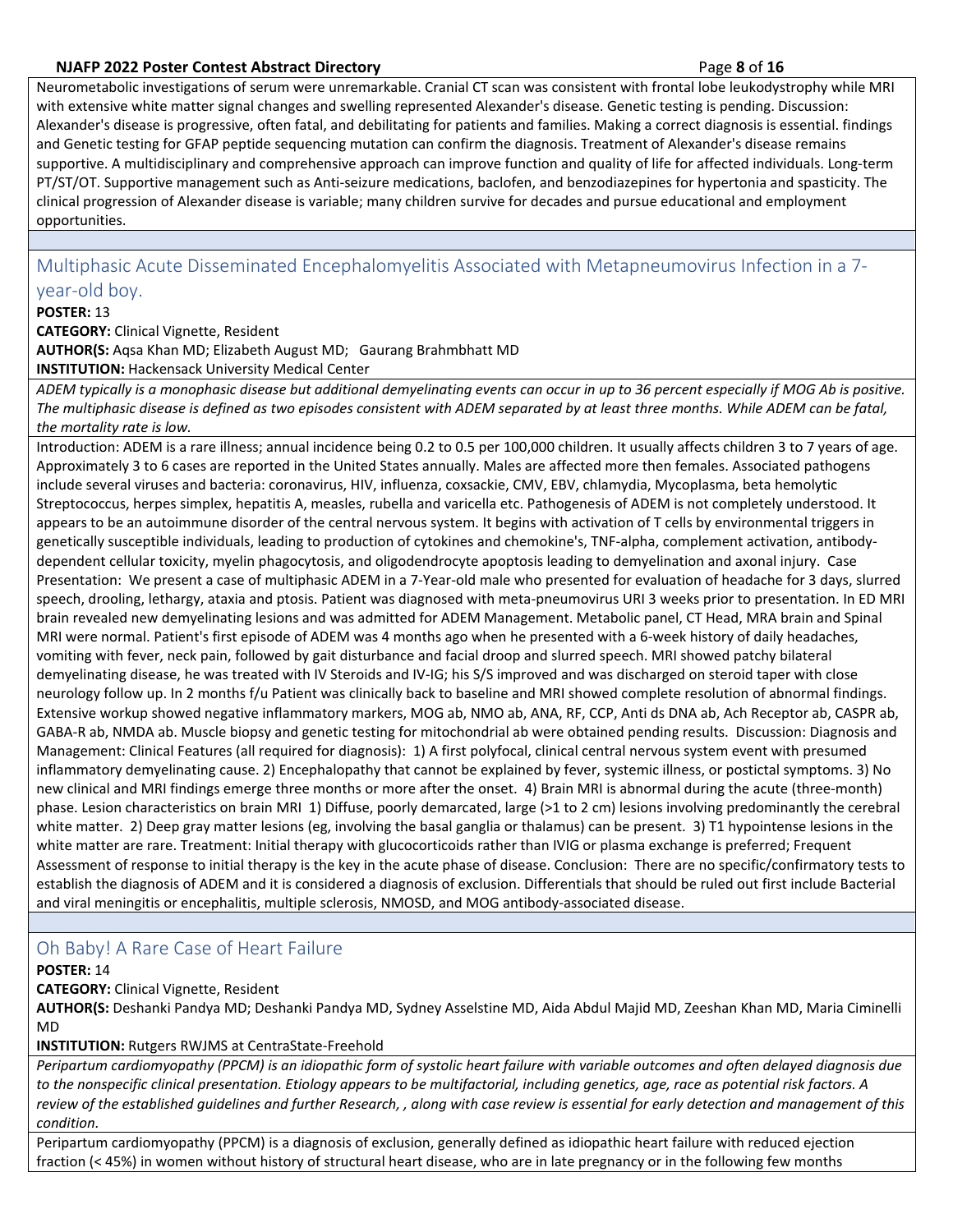### **NJAFP 2022 Poster Contest Abstract Directory** Page **9** of **16**

postpartum. It is a life-threatening condition with often delayed diagnosis given clinical symptoms coincide with normal late gestational symptoms. We discuss the case of a 29 year old female G3P1112 with history of gestational diabetes, tobacco use who presented to the ED with pleuritic chest pain, without shortness of breath for 5 days. Of note, this was about one month post-op of her cesarean section. Upon arrival to the emergency room, patient had tachycardia to the low 100s, normotensive, normothermic. Pertinent exam findings include no jugular venous distention or bruits, lungs were slightly diminished at left lung base, otherwise clear to auscultation without wheezes, rales, or rhonchi. Cardiovascular exam was regular rate and rhythm without murmurs, gallops or rubs. No edema was noted in bilateral lower extremities. Troponin was elevated at 0.11 which then downtrended. Urine toxicity screen was positive for amphetamines, marijuana and opiates. Chest X-ray showed patchy right middle lobe opacity and questionable left basilar opacity. CT angiogram of the chest showed no pulmonary embolism, with findings suspicious for multifocal pneumonia. Echocardiogram showed normal left ventricular size, wall thickness with reduced ejection fraction of 20-25% with severe global hypokinesis and indeterminate pattern of left ventricular diastolic filling. Differential diagnosis for this patient included drug-induced cardiomyopathy, peripartum cardiomyopathy, costochondritis, pneumonia. Cath showed normal coronary arteries with a markedly elevated LVEDP at 40 mmHg. Cardiology determined the most likely cause of reduced ejection fraction was peripartum cardiomyopathy and decided to start Lasix for diuresis, carvedilol and spironolactone for guideline-directed medical treatment. LifeVest was also requested for this patient and provided on discharge. Of note, patient returned to the emergency department multiple times within the weeks following discharge due to repeated chest pain and shortness of breath. She was adherent to follow up and medications, however symptoms continued to recur. Many questions still remain regarding this condition, making the diagnosis and treatment plan difficult. There is ongoing research to determine etiology, pathophysiology and management for PPCM. A review of the current knowledge on this condition is essential for early detection and treatment.

## <span id="page-8-0"></span>Importance of Advance Care Planning Visits in an Outpatient Setting

#### **POSTER:** 15

#### **CATEGORY:** Research, Resident

**AUTHOR(S:** Krishna Parikh MD; Joshua Raymond MD, MPH, FAAFP Zeeshan Khan MD, FAAFP **INSTITUTION:** Rutgers RWJMS at CentraState-Freehold

*This poster addresses the importance of addressing long-term goals of care for elderly patients with chronic multiple co-morbidities in order to improve their quality of life. Hence it can allow them to make shared decisions with physicians and can also decrease health care costs.*

One of the most important components of hospital admissions should be to address goals of care for acutely ill patients. Physicians should ensure that patient values and goals are aligned with their hospital care. There is an increasing percentage of the population who are 65 years of age and older. These individuals with multiple chronic illnesses are living longer and have a higher chance of having acute health issues, requiring more hospital admission. Hence, it is causing an increase in health care costs. One of the factors that can allow for patient goals to be addressed during hospitalization is an already established POLST(physician's order for life-sustaining treatment). The goal of this study is to highlight the potential and need for discussion of advance care planning in an outpatient setting. Addressing goals of care in a non-acute setting in elderly individuals can lead to better health outcomes and quality of life. The method for this project consisted of data gathering from the EMR system in a community-based federally qualified health center in central NJ. EMR data review ascertained a total number of active patients who are 65 years of age and older. The time frame chosen was from January 2018 to March 2021. Out of the total number of 65 years and older patients, those with any form of advance directive, including POLST form were accounted for. 1883 patients met inclusion criteria; of which 45 had ACP visits. Approximately 2.4% of patients had ACP visits. 45 patients out of 1883 had POLST and/or advance directives. There is a growing need to discuss goals of care for patients in an outpatient setting. There is not enough quantitative data/study on the completion of POLST forms or advance directives in outpatient settings. Future consideration can be to consider an intervention in the outpatient setting that increases the amount of advanced care planning visits within the next 6 months. A long-term goal can be considered in a one-year time span to measure the amount of advanced care planning visits in a non-acute setting such as an outpatient office.

## <span id="page-8-1"></span>Acute Renal Failure And Rhabdomyolysis Caused By Cyclic Vomiting Syndrome From Chronic Cannabis Use **POSTER:** 16

**CATEGORY:** Clinical Vignette, Resident

**AUTHOR(S:** Saju Samuel MD; Paul Weissberg MD, Komal Trivedi MD, Gagan Malhi MD, Christopher Bader DO, Kelly Ussery-Kronhaus MD, Kenneth Kronhaus MD

**INSTITUTION:** Ocean University Medical Center

*Cannabis smoking is becoming more and more common among our patients these days. Although most users do not ever end up having acute adverse effects, a certain number of individuals develop intractable vomiting causing them to develop cyclic vomiting syndrome.*

Learning Objectives: 1. Acknowledge renal failure and rhabdomyolysis secondary from severe dehydration from cyclic vomiting syndrome. 2.Understand how to treat cyclic vomiting syndrome secondary to chronic cannabis use. Case Summary: 40-year-old male with past medical history of extra ventricular tachycardia and cannabis induced cyclic vomiting syndrome presented to the emergency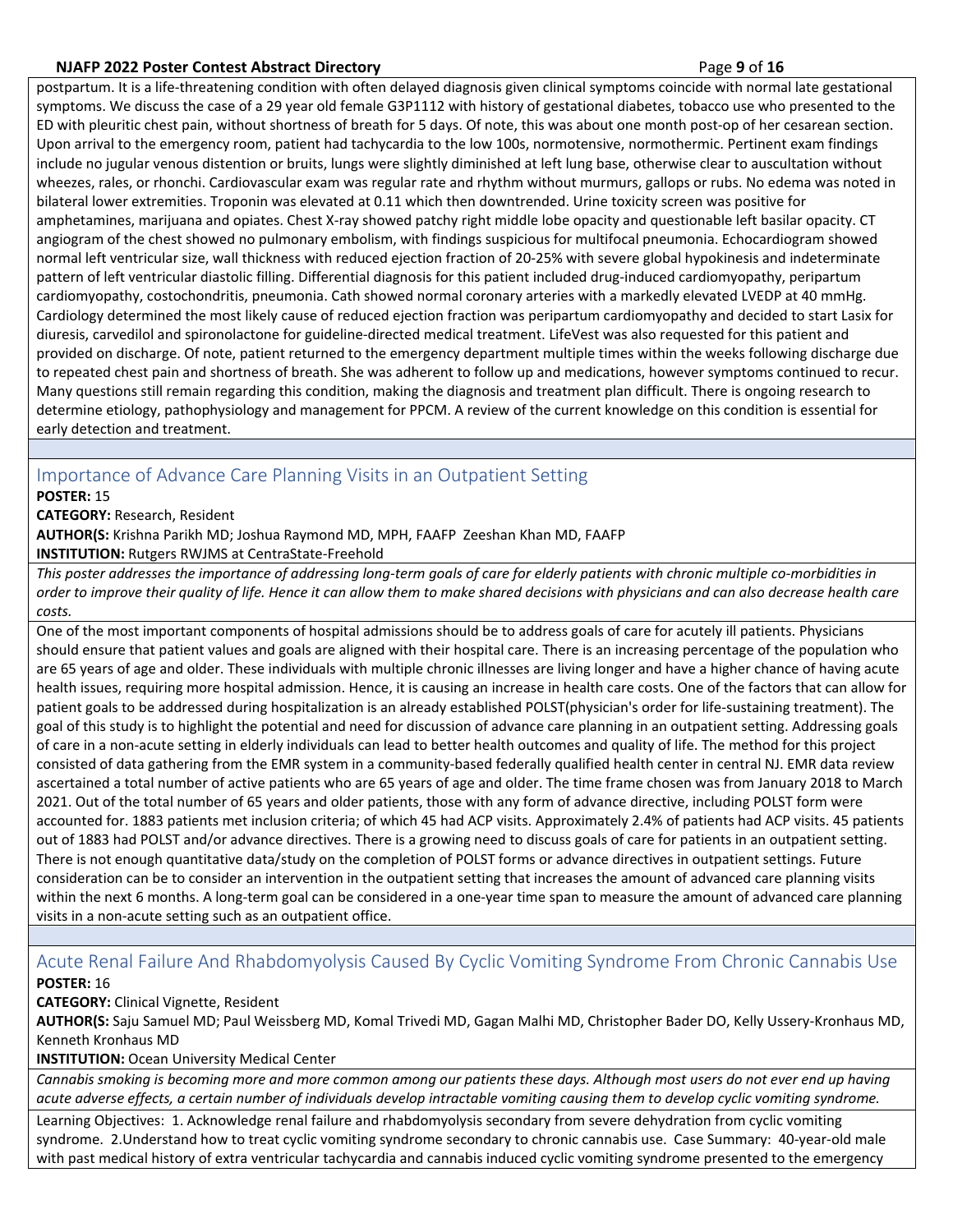#### **NJAFP 2022 Poster Contest Abstract Directory** Page **10** of **16**

room with the complaint of intractable vomiting, epigastric abdominal pain, and shortness of breath. He had not smoked marijuana in 4 years but relapsed 4 days prior to arrival in the emergency room. His vital signs in the emergency room were as follows: blood pressure 122/85 mmHg, pulse 112 beats per minute, respiratory rate 19 breaths per minute, saturating 99% on room air, temperature 98.7 Fahrenheit. Physical exam was significant for epigastric abdominal pain. LABS: BUN 145 mg/dL (5-25), creatinine 13.84 mg/dL (0.61-1.24), potassium 5.7 mmol/L (3.5-5.2), sodium 147 mmol/L (136-145), carbon dioxide 17 mmol/L (24-31), ALT 91 U/L (10-60), AST 95 (10-42), Anion Gap 31 mmol/L (5-13), WBC count 24.5 10\*3/uL (4.5-11.0), hemoglobin 21.4 g/dL (13.2-17.5), Urinalysis Large Blood, Creatine Kinase 3,764 [iU]/L (22-232), SARS-COV-2 PCR Positive. IMAGING: CXR showed no acute pulmonary disease. EKG significant for sinus tachycardia with peaked T waves. Renal ultrasound was also performed, which showed increased renal cortical echogenicity bilaterally, suggestive of medical renal disease. Given severe dehydration from vomiting, acute renal failure, rhabdomyolysis, patient admitted to family medicine inpatient service for further management. Nephrology was consulted and decided to start patient on intravenous fluids with D5W w/ NaHCO3 and Foley Catheter was placed. There was also a possibility that patient would be started on renal replacement therapy. Gastroenterology was also consulted and placed patient on NPO until clear liquid diet could be tolerated. On the day of discharge, his nausea and vomiting resolved and there was no need for renal replacement therapy as per nephrology. The patient's creatinine trended down to 1.44 mg/dL and his creatine kinase trended down to 741 [iU]/L. Patient was advised to follow-up with his primary care physician for creatine kinase, creatinine, AST/ALT, and magnesium. Conclusions: Cyclic vomiting syndrome secondary to chronic cannabis use is a rare cause of persistent vomiting. The pathophysiology is not well understood. However, some studies have shown that it may be secondary to the dysregulation of the endogenous cannabinoid system. Diagnostic characteristics of the syndrome include some of the following: abdominal pain, nausea, vomiting; heavy, chronic daily cannabinoid use; vomiting episodes only lasting 24- 48 hours but may last 7-10 days; resumption of symptoms with re-exposure to cannabis. Management for cyclic vomiting syndrome secondary to chronic cannabis use is two-fold. Cannabis cessation is the gold-standard treatment for resolution of symptoms. Supportive management usually includes IV fluids for dehydration and antiemetics such as ondansetron.

## <span id="page-9-0"></span>Are we as a family practice residency program screening patients for Hepatitis C Antibody as per the updated 2020 USPSTF and CDC recommendations?

**POSTER:** 17 **CATEGORY:** Research, Resident **AUTHOR(S:** George Sidrak DO; Daniel Cruz, PhD **INSTITUTION:** HMH Mountainside

*With the world's attention being focused on the ongoing Covid 19 pandemic, a recent public health policy update has received little attention. In March and April of 2020, public health agencies recommended major changes in our national approach to screening for hepatitis C virus (HCV) infection. The changes were done by The US Preventive Services Task Force (USPSTF) and the Centers for Disease Control and Prevention (CDC), USPSTF recommended to screen every adult age 18 to 79 for Hep C antibody at least once in the life time* Purpose: Hepatitis C is one of many infectious diseases that has been spreading recently with the increase in the number of drug users. The New USPSTF and CDC screening guidelines are essential to control the spread of the disease. This study aims to determine if MFP is compliant with the new guidelines for HCV screening. Methods: Study Design: This is a retrospective study in which data was collected using EPIC, the EMR system used by MFP. A report was run from EPIC to show the annual visits done from April 1, 2020, to September 15, 2021, which produced 1,240 charts. The investigator then used an electronic random number generator to select 100 patient charts for review. Each chart was reviewed for compliance with performance measurement questions that were adapted from the CDC screening guideline and the research group questionnaire. The age of the patient, the gender of the patient, the resident level (PGY1, PGY2, PGY3), whether or not the HCV screening was ordered, whether or not the HCV screening was collected and processed, and whether or not the HCV screening resulted in a negative or positive result were recorded. Results Data was initially entered into a Microsoft Excel spreadsheet. Analysis of variance (ANOVA), Chi- Square, and a t-test were used to analyze the data collected. The following are the results of the analysis of the data. For the age of the patient, the random sample included patients from the ages of 18 to 86 with a mean of 46.9. The gender of the patients was as follows: 60 females, 39 males, and 1 other. The level of the resident who conducted the visit is as follows: 11 were PGY 1, 19 were PGY 2, and 70 were PGY 3. The HCV screening was ordered and collected in 25 out of the 100 random patients selected. The HCV screening result was negative for 25 patients and positive for 0 patients. Conclusion: Increasing rates of acute Hepatitis C among young adults, including reproductive-aged persons, have put multiple generations at risk for chronic Hepatitis C. Implementing a new strategy to fulfill the USPSTF and CDC 2020 guidelines is a necessary course of action. This may include-but is not limited to-posting informational flyers on the wall to educate office patients on HCV screenings, updating the EMR system with the new CDC guidelines to issue a warning sign when HCV antibody testing is needed, advertising the importance of HCV screening in hospital and local health channels, and running a semi-annual report about HCV screening reviewed by the clinical improvement committee in order to take the required measures to improve screening rates.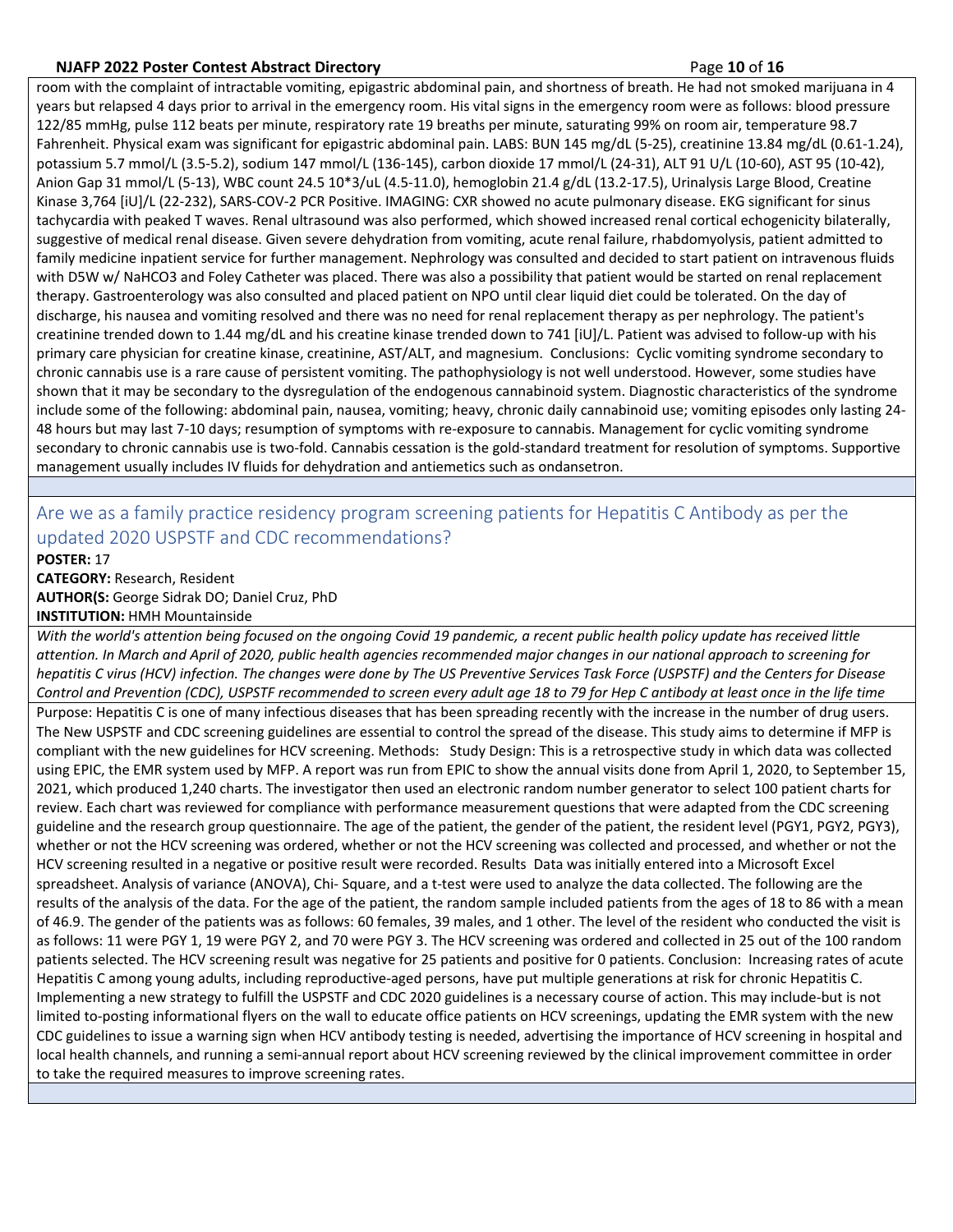## **NJAFP 2022 Poster Contest Abstract Directory <b>Page 11** of 16 and **Page 11** of 16

## <span id="page-10-0"></span>Homonymous Hemianopsia: Initial Workup and Etiologies

#### **POSTER:** 18

**CATEGORY:** Clinical Vignette, Resident

**AUTHOR(S:** Martha Smith DO; Christopher Bader, DO; Kenneth Kronhaus, MD

**INSTITUTION:** Ocean University Medical Center

*This poster, inspired by a 72 year old female who presented with findings of homonymous hemianopsia, discusses the initial workup and etiologies of this visual deficit.*

Learning objectives Discuss the workup of homonymous hemianopsia. Discuss the potential causes of homonymous hemianopsia. Discuss the impacts of homonymous hemianopsia on patient's quality of life. Introduction: Homonymous hemianopsia, given its broad causes, warrants an extensive workup. This clinical vignette discusses the case of a 72 year old female, who presented to Ocean University Medical Center with homonymous hemianopsia. The aim of the presentation will be to review the workup and management of patients with this physical exam finding. Case summary: A 72 year old female presented to the emergency room with a chief complaint of dizziness which had been occurring for the past 3 days. She also had been noticing changes to her visual field over the past few months, noting she would need to turn her head at the grocery store to see the items on the shelf. Vitals upon presentation were stable. Physical exam was unremarkable except for left homonymous hemianopsia on neurologic exam. A CBC, CMP were within normal limits. Noncontrast CT head revealed an area of low attenuation in the parietal lobe, suggesting recent infarct or mass. She was admitted to the hospital for further workup, and in the meantime put on a high intensity statin and aspirin. MRI brain was ordered, which revealed multiple enhancing masses in the parietal lobe, suggesting a malignant or infectious process. CT chest abdomen pelvis was ordered to evaluate for systemic malignancy, which was unremarkable. She was transferred to JSUMC for a brain biopsy. Ultimate diagnosis was glioblastoma multiforme, for which the patient underwent resection, chemotherapy, and radiation. Conclusions: Homonymous hemianopsia, which is characterized by loss of half of each visual field, warrants an extensive workup. Differential diagnosis is broad, however, stroke accounts for nearly 70% of cases. Brain tumors, infections, and autoimmune conditions such as multiple sclerosis are other important causes which should be explored. Physical exam should include a full neurological exam, and a visual acuity test if possible. If symptoms are acute, stroke workup is warranted. In all cases of homonymous hemianopsia, both physical exam and neuroimaging are key. MRI or CT are preferred. Treatment should be focused on the underlying etiology. Vision loss is usually permanent, with only 17% of patients regaining vision. Hemianopsia can significantly impact quality of life, affecting the patient's ability to perform daily tasks such as driving, reading, and shopping. Due to these ramifications, a care team including physical/occupational therapy, as well as psychology/psychiatry, is important.

## <span id="page-10-1"></span>The Sum of All Spheres: Cerebrovascular Accidents in Hereditary Spherocytosis

**POSTER:** 19

**CATEGORY:** Clinical Vignette, Resident **AUTHOR(S:** Tajwar Taher MD; Rajendra Patel MD FACP **INSTITUTION:** Rutgers Health RWJUH Somerset FMR

*Our case of cerebrovascular accidents (CVA) in a patient with Hereditary Spherocytosis (HS) adds to a very small body of literature regarding this phenomenon. We question whether HS itself or splenectomy - standard curative treatment - predisposes HS patients to having CVA, and whether preventative treatment guidelines should be adjusted for them.*

Introduction: Hereditary Spherocytosis (HS) is the most common cause of hemolytic anemia. The deformed shape of the RBC prompts phagocytosis by splenic macrophages. As a result, HS patients may develop jaundice, reticulocytosis, and splenomegaly. Until now, only a few cases of cerebrovascular accident (CVA) in patients with HS have been reported. Here we report a case of recurrent CVA in a patient with HS. Clinical case: A 77 year old female diagnosed with HS at age 19 s/p splenectomy, history of smoking (60 pack years), hypertension, heart failure with preserved EF, possible lung malignancy, and recurrent GI bleed presents to the emergency room with altered mental status. Five months before admission, the patient suffered her first CVA. MRI showed an infarction in the right frontal lobe. Three months later, the patient had another CVA with CT demonstrating a new hypointensity in the right occipital lobe. As she had had a recent GI bleed, the patient declined starting anticoagulation; she was discharged to acute rehabilitation on dual antiplatelet therapy . At the rehab center, she was diagnosed with left lower extremity DVT and was started on Apixaban. She developed acute blood loss anemia from GI bleeding and required blood transfusion. Apixaban was discontinued while aspirin/clopidogrel were continued. She was discharged home from rehabilitation but was brought back to the hospital for failure to thrive and change in mental status. CT Head showed areas of encephalomalacia and infarct in the left frontal lobe. MRI demonstrated subacute infarction superimposed on numerous chronic bilateral infarctions. A transesophageal echocardiogram did not reveal a left atrial appendage clot. Her hospital course was complicated by seizure and acute hypoxic respiratory failure which required mechanical ventilation. She was subsequently extubated to oxygen via nasal cannula, but on hospital day 19 the patient went into asystole and expired. Discussion: Our case adds to the small body of literature describing CVA in patients with HS. If HS was responsible for her presentation, a potential mechanism suggested in the first reported cases of HS and CVA is increased RBC aggregation and plasma viscosity (ie "sludging syndrome"). Another possible explanation is the history of splenectomy, which may have put her at 5.6x greater risk of arteriosclerotic events compared to HS patients greater than 40 years old without splenectomy. Although splenectomy can cure symptoms of HS, the loss of the spleen's filtering function may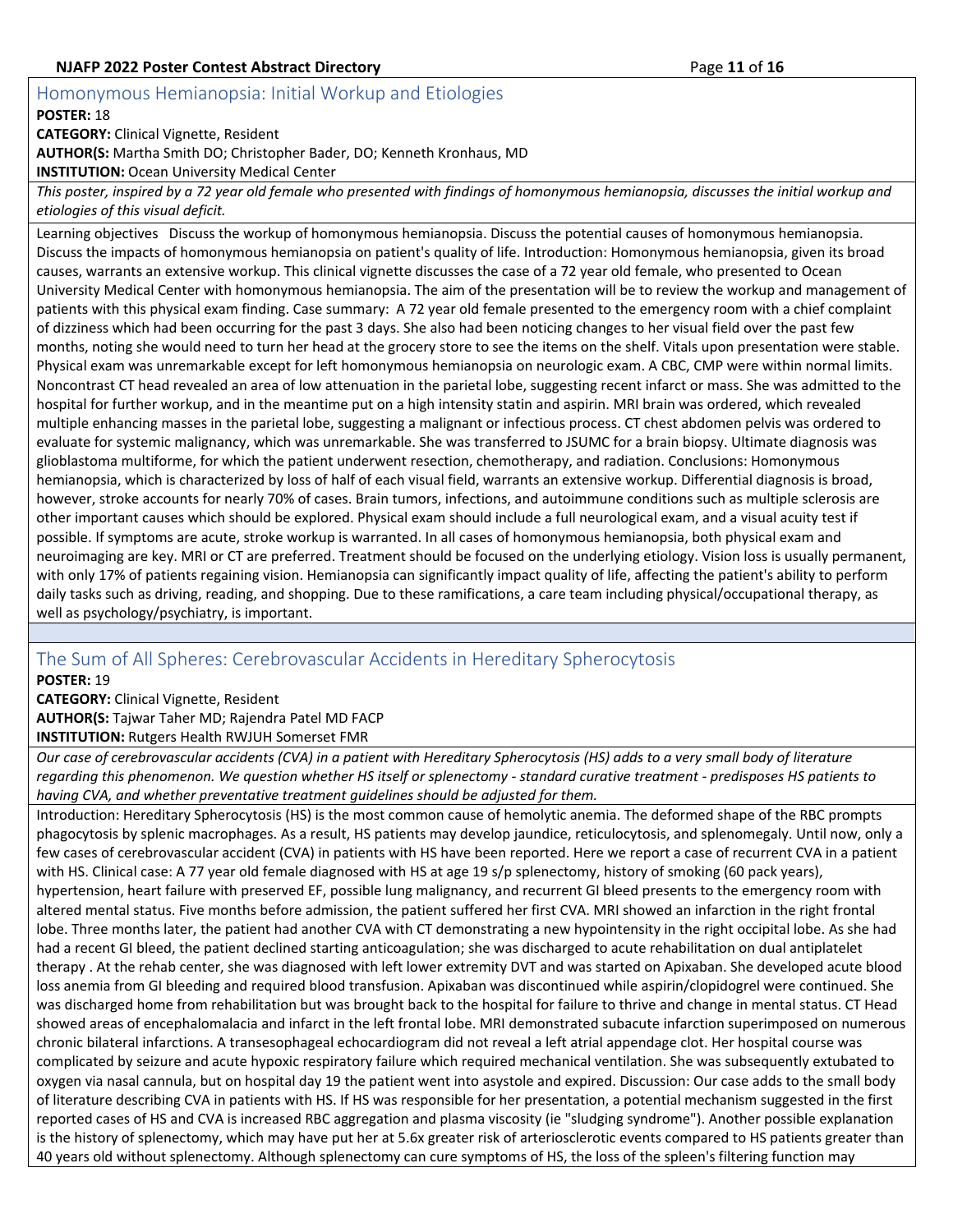increase coagulability. Currently, extended anticoagulation is not recommended after splenectomy, but the risks shown in the literature warrant further investigation into the utility of anticoagulation post-splenectomy. Despite our patient having typical risk factors for CVA, the multiple events raise the suspicion of HS contributing to recurrent CVA.

# <span id="page-11-0"></span>Are Family Medicine Residents Trained to Diagnose Dermatologic Disease in Skin of Color?

**POSTER:** 20

**CATEGORY:** Research, Resident **AUTHOR(S:** Annie Truss MD; Amy Pappert MD

**INSTITUTION:** Rutgers RWJ-New Brunswick

*Family medicine residents are more likely to correctly diagnose dermatologic disease in white skin compared to skin of color. This study highlights a gap in medical education and helps demonstrate why family medicine residency training needs to put the spotlight on diagnosing and treating skin of color.*

Background: There is a widely recognized lack of medical education when it comes to dermatology in primary care; particularly in diagnosing and treating skin of color. This study aims to assess family medicine resident confidence and ability to diagnose dermatologic disease in skin of color compared to light skin. Design / Methods: Study design: cross-sectional survey. Setting/Intervention: Voluntary online self-administered survey. Participants: family medicine residents within the Rutgers network of affiliated family medicine residencies (8 programs in New Jersey). Measures/Main Outcomes: Online survey assessing demographic variables, prior dermatology training, prior procedural experience, attitudes towards diagnosing and treating skin disorders, and ability to diagnose dermatologic disease in skin of color and light skin. Analysis: Descriptive statistics will be used to evaluate survey results. Statistical analysis will be done using Chi-square and Fishers exact tests to describe differences noted between outcomes, as well as identify predictors for dermatology knowledge in family medicine residents. Results: We anticipate that residents will have greater diagnostic accuracy for dermatologic disease in light skin (Fitzpatrick I-II) compared to skin of color (Fitzpatrick IV-VI) and have greater confidence in diagnosing and managing skin disease in light skin. We hypothesize that resident diagnostic accuracy will directly correlate with prior dermatology exposure, access to inclusive dermatology education during residency such as didactics with images of all skin types, and availability of a dermatoscope. Discussion: Results from this study are likely to demonstrate a gap in medical education when it comes to dermatologic disease in primary care and highlight a need for greater emphasis on diagnosing and treating skin of color.

## <span id="page-11-1"></span>COVID-19: No Longer Just an Adult Afflicting Disease; The Importance of Childhood Vaccinations

**POSTER:** 21

**CATEGORY:** QI, Resident

**AUTHOR(S:** Raahi Upadhyay MD; Jamie Cherian, DO; Akanksha Saxena , MD; Bianca Leuzzi , MD; Aida Eliza Binte Abdul Majid, MD **INSTITUTION:** Rutgers RWJMS at CentraState-Freehold

*COVID-19: No Longer Just an Adult Afflicting Disease; The Importance of Childhood Vaccinations. A prospective study conducted at the Freehold Family Health Center to improve Covid vaccine take-up rates in pediatric patients ages 5 to 11, using a dual strategy of information dissemination and direct outreach.*

As of January 2022, there have been 300 million confirmed cases of COVID-19 and 5.5 million deaths worldwide, making it one of the leading causes of death. In the United States, over two million children have been infected and COVID-19 ranks as one of the top 10 causes of death in children ages 5-11. In early November 2021, the FDA approved the Pfizer vaccine for children ages 5-11. This prospective study has the primary objective of increasing the rate of Covid vaccination in pediatric patients at the Freehold Family Health Center. This subgroup of patients was chosen, as this is the most recent inclusion group by the CDC for COVID vaccination. Furthermore, the recent Omicron surge has seen an increase in pediatric hospitalizations, exceeding that of the Delta variant hospitalizations. Nationwide, an average of 881 children under age 17 are being admitted to hospitals for Covid every day. The subjects evaluated for this project included all patients 5 to 11 years old who had not received the Covid vaccine. A two-prong strategy was adopted to improve the Covid vaccination take-up rate in our practice. The first strategy involved information dissemination. Each Pediatric patient at the end of their office visit was provided with a brochure regarding the COVID vaccine. This brochure included information from the CDC regarding the benefits of vaccination, guidelines for vaccination and information regarding when the vaccine can be obtained at our office. The second strategy involved direct outreach. A list of unvaccinated pediatric patients in the practice was generated. Physicians called the parents of these pediatric patients to discuss the benefits of obtaining the COVID vaccine . Physicians also provided information to the CDC website for parents to review COVID vaccine guidelines for their children. Parents were also provided information on where and when these vaccines could be obtained. Parents were also provided with the resources to schedule Covid vaccinations for their children at our practice. The results of these strategic efforts were analyzed by monitoring the Covid vaccination rates in pediatric patients in the practice, over a three month interval.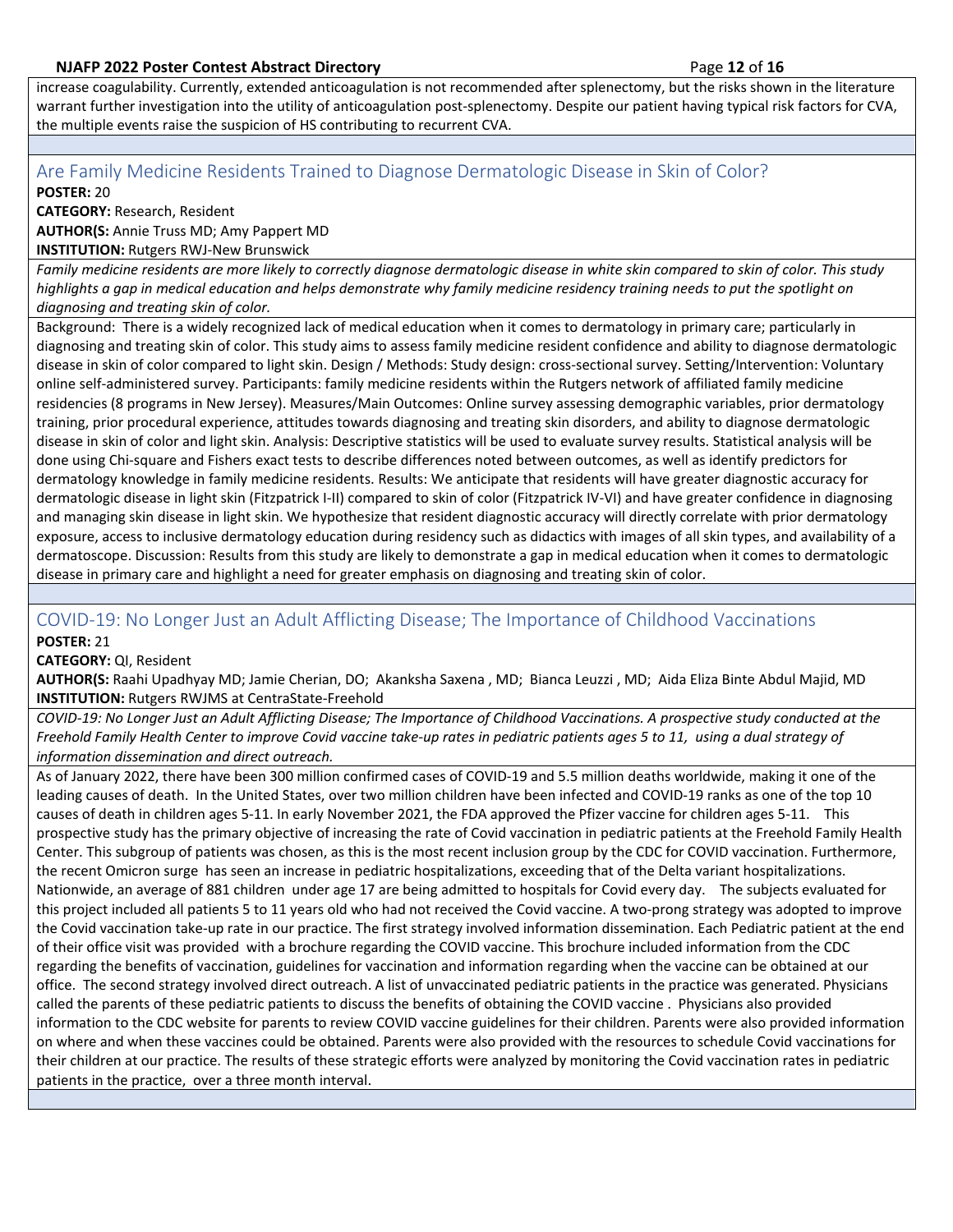## <span id="page-12-0"></span>Allergic Proctocolitis in the Exclusively Breastfed Infant

#### **POSTER:** 22

**CATEGORY:** Clinical Vignette, Resident

**AUTHOR(S:** Raahi Upadhyay MD; Mahvish Qazi MD, Bianca Leuzzi MD, Ryan Narain MD, Dr. Zeeshan Khan MD, Krishna Parikh, MD, Rob Kim, MD, Resham Khan, MD, Aida Majid MD, Dr. Alicia Dermer MD, Dr. Maria Ciminelli MD

**INSTITUTION:** Rutgers RWJMS at CentraState-Freehold

*This case review highlights an exclusively breastfed newborn with allergic proctocolitis which was diagnosed at an early stage to prevent severe complications such as failure to thrive. Importance of a good physical exam and evaluation of stool for blood is an important aspect of this diagnosis which often can be missed resulting in worsening of the condition. Importance of education in this condition is key. The usual recommendation is to completely stop breastfeeding, however, as seen in this case, elimination of breastfeeding is not needed but elimination of the offending agent can cause success and improvement of the condition.*

Allergic proctocolitis (AP) is an immune mediated gastrointestinal disorder. Many antigens are associated with this disorder with the most common being cow's milk protein. Other food proteins such as soy, eggs, wheat are also implicated. It usually presents as rectal bleeding but can also present with irritability and diarrhea. The condition is seen mostly within the first few weeks of life and resolves by late infancy. It's characterized by inflammation of the distal colon in response to one or more food proteins through a mechanism that does not involve immunoglobulin E. This condition is often overlooked in the outpatient setting in differential diagnosis leading to extended suffering of the infant and family which can subsequently lead to unnecessary, expensive and invasive testing. AP can affect both breastfed and formula fed infants. As in the patient presented here, more commonly AP is in exclusively breastfed patients due to a reaction to maternal dietary proteins which are transferred via lactation. The rate of breastfeeding has been rising over the years due to the benefits and will continue to rise. This will likely cause an increase in the number of cases of AP. Misdiagnosis, misinformation, and lack of support will delay the treatment of AP and can continue to prolong this easily-treatable condition. It is essential that physicians, nurses, dieticians, lactation consultants and all others involved in the care of breastfed infants are educated in recognizing this condition as well as educating parents that breastfeeding can be continued and be safe and beneficial for the baby with restriction of maternal diet to the offending agent.

## <span id="page-12-1"></span>Alpha Gal Syndrome Case Report: A Mammalian Product Triggered Allergy

**POSTER:** 23

**CATEGORY:** Clinical Vignette, Resident

**AUTHOR(S:** Jillian Weinfeld MD; Joshua Wheatley, MD Mihir Patel, MD Christopher Bader, DO Kelly Ussery-Kronhaus, MD Kenneth Kronhaus, MD

#### **INSTITUTION:** Ocean University Medical Center

*Alpha gal syndrome is a cause of anaphylaxis in patients with a history of tick and/or chigger bites. The saliva triggers an IgE immune response leading to hypotension and a non-specific urticarial rash. Management involves treating the allergic reaction with antihistamines, intravenous steroids, and avoidance of red meat/dairy products.*

Introduction: Alpha gal (galactose- $\hat{i}$ -1,3-galactose) syndrome is caused by a delayed immunological response to mammalian derived products. This diagnosis is caused by the saliva found in certain types of arachnids including amblyomma americanum, the Lone Star Tick, and chigger bites. These sources have the ability to transmit the alpha gal antigen through glycoproteins found in their saliva which act as an antigen in the human host. The antigen subsequently elicits an IgE mediated immune response to mammalian derived products that contain alpha-galactose protein, including beef, pork, lamb, veal and dairy. Case Description: A 63 year old male presented to an outpatient family medicine clinic with hypotension (blood pressure=94/50) and a diffuse urticarial rash in the context of no known history of allergies or anaphylaxis. A full dietary recall was performed at the initial evaluation and the patient reported consumption of beef jerky in the previous 24 hours. The patient also recalled a history of spending time in the woods leading to chigger bites on his limbs bilaterally. The patient was immediately referred to the emergency department where he underwent a septic work-up including a complete blood count, comprehensive metabolic panel, urinalysis, urine culture, and a respiratory pathogen panel. Results revealed an elevated white blood cell count (14.6 10^3/uL), c-reactive protein (1.27 mg/dL), and lactic acid (4.1 mmoL/L). He was also found to have an acute kidney injury (creatinine =1.47 mg/dL; patient's baseline=0.73 mg/dL), a urinalysis positive for white blood cells, red blood cells, and bacteria, in addition to a urine culture that grew streptococcus pyogenes. Further tests were ordered including IgE, alpha gal IgE, and serum beef/pork allergens. The patient's IgE and alpha gal IgE were elevated along with a positive serum beef and pork allergen testing, subsequently suggesting a diagnosis of alpha gal syndrome. The patient was treated with intravenous diphenhydramine and methylprednisolone. He was also administered intravenous fluids for his acute kidney injury which improved over the course of his admission. His urticarial rash resolved and the patient remained hemodynamically stable. He was discharged home on a ten day prednisone taper and prescribed an epinephrine auto-injector. He was advised to avoid eating red meat products and referred to an allergist. Discussion: The treatment of alpha gal syndrome is to avoid triggers of mammalian derived meat and dairy products. Although alpha gal is an unusual cause of an anaphylaxis type presentation, this case illustrates it should be considered in those with a history of tick and/or chiggers followed by ingestion of red meat. This case study further emphasizes the importance of taking a thorough history in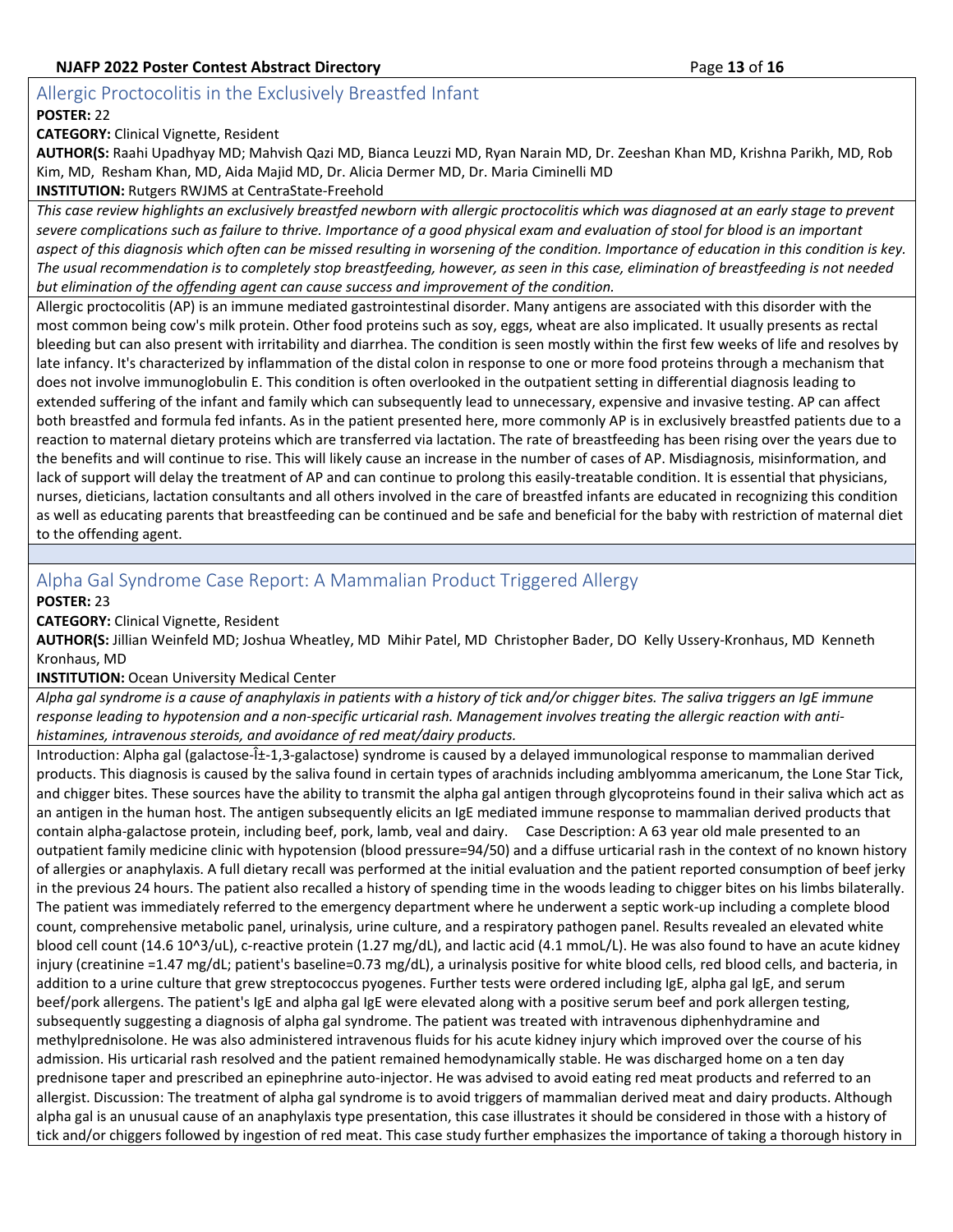patients who present with a non-specific rash in order to broaden differential diagnoses, determine the appropriate treatment regimen, and ultimately prevent potentially life threatening allergic reactions.

## <span id="page-13-0"></span>How do the screening rates for Abdominal Aortic Aneurysm at Mountainside Family Practice Group compare to the national average?

**POSTER:** 24

**CATEGORY:** QI, Resident

**AUTHOR(S:** Sanyo Wen MD; Daniel Cruz, PhD; Preethi George, MD

**INSTITUTION:** HMH Mountainside

*This QI, project is intended to investigate the abdominal aortic aneurysm screening rates of Mountainside Family Practice compared to the national average. Furthermore, we look to improve our rates of screening by delving into limitations and obstacles.*

Background: Abdominal aortic aneurysm is defined as an abdominal aorta diameter of at least 3 cm or 1.5 times the normal. Abdominal aortic aneurysm (AAA) screening is essential in preventing a potentially life-threatening rupture. Screening was implemented in 2007 as part of the AAA Very Efficiently ACT. The U.S. Preventive Services Task Force (USPSTF) recommends a one-time screening for men aged 65 to 75 who have ever smoked. We hypothesized that Mountainside Family Practice Group AAA screening rate is above the national average of 1.4% based on Center of Medicare and Medicaid Services data. Methods: Using retrospective chart review, we identified 73 male patients who were 65 to 75 with a history of smoking. The authors also considered demographics such as age, smoking status, obesity, DM, and COPD. Results: Out of 73 male patients eligible for screening, eight individuals (10.9%) completed the one-time ultrasound screening for abdominal aortic aneurysm compared to the 1.4% national average, resulting in a statistically significant difference of 9.50%, p < .0001 (95% CI, 4.21%-18.69%). Conclusion: Screening for abdominal aortic aneurysms in men who have a history of smoking is crucial to reducing mortality caused by AAA rupture. Ultrasonography is a cost-effective, valid, and reliable tool. Mountainside Family Practice Group had a 10.9% screening average, which is significantly better than the national average of 1.4%. Although Mountainside Family Practice Group screening exceeded the national average, it remains underutilized among the family medicine resident physicians. Education and reminder to the providers and patients are essential in increasing the AAA screening percentage in our family practice, and nationwide.

## <span id="page-13-1"></span>Barriers and Future Practice for Diagnosing Sleep Disorders in Primary Care Practices in Adolescents Age 13-18

**POSTER:** 25 **CATEGORY:** QI, Student **AUTHOR(S:** Stuti Parikh

**INSTITUTION:** RowanSOM/Jefferson Health/Virtua-Stratford

*Only 3.7% of sleep disorders from ICD-9 diagnosis are being documented, compared to the prevalence rate of 18 to 40% found in previous studies among adolescents. Barriers can be identified and analyzed, and future practices can be implemented to increase the diagnosis rate of sleeping disorders in adolescents.*

Purpose/Objectives: Only 3.7% of sleep disorders from International Classification of Diseases-9 (ICD-9) diagnosis are being documented, compared to the prevalence rate of 18 to 40% found in previous epidemiological studies among adolescents. Screening for and diagnosing sleep disorders is important, especially among pediatric patients because undiagnosed sleep issues can affect academic performance and behavior and lead to neurocognitive and metabolic impairments in the future. However, barriers remain in primary care offices which results in many patients going undiagnosed for years. Few studies have looked at barriers, but it is important so that detrimental health and mental effects can be avoided at such an early age. As a result, barriers to diagnosing sleep disorders will be analyzed among adolescents 13-18 years old and how primary care practices can change to provide better care. Design/Methods: A literature review search was conducted using PubMed, SCOPUS, and Google Scholar. Inclusion criteria included "sleep disorders in adolescence," "barriers to sleep disorder diagnoses," and "sleep disorder diagnoses in primary care offices." Participants were adolescents 13-18 years old and from all around the world, including the United States, Italy, France, Hong Kong, Finland, Japan, Canada, and Australia. Results: Sleeping disorders among adolescents often go unnoticed because of a lack of diagnosis in primary care offices. One study concluded that while 24% of children self-reported a sleep problem, only 4% of the parents reported the problem because they felt it was not important. Additionally, only 10.1% physicians asked about any sleep issues during a physician meeting. Another study concluded that medical schools spent an average of 2 hours on sleep education and about 4 hours during residency and as a result physicians did not feel confident in their ability to screen, evaluate, and treat for sleep issues. 346 pediatricians self-reported that while they believed it was their job to inform parents and patients about proper sleep, only 18% believed they had adequate training to do so. Lastly, only 24.4% of pediatric patients were screened for snoring during normal check up visits. Of the 34.1% who documented snoring, 61.6% were not further evaluated. Conclusion/Discussion: Proper screening and diagnosis is important because of the numerous short term and long term consequences of poor sleep quality and quantity. These barriers severely hinder diagnosis of sleep disorders. As a result, future practices can be changed in primary care offices to promote the practice of diagnosing sleep disturbances. These practices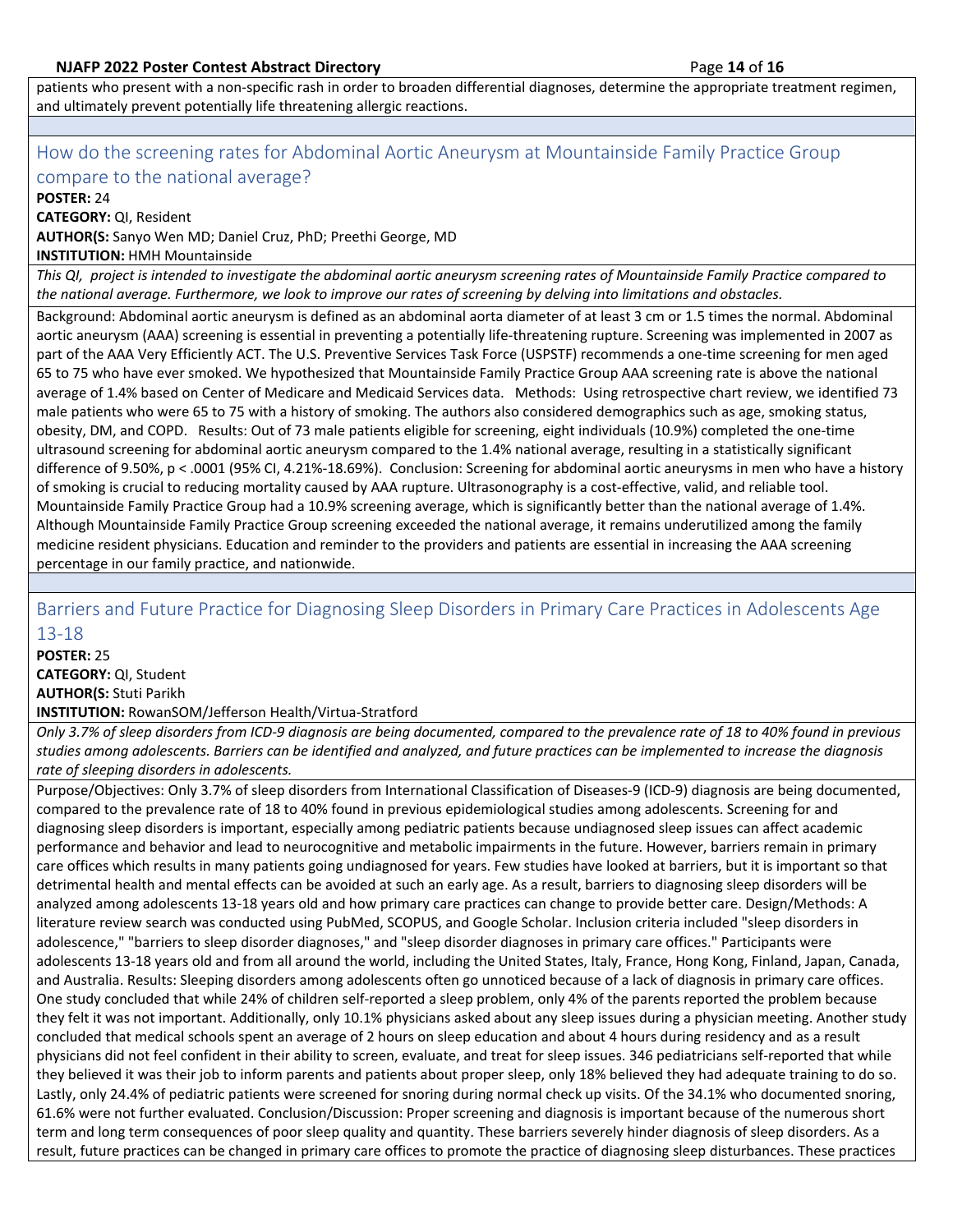are to increase awareness about the importance of sleep to parents and adolescents through community education, to increase core training among physicians and medical students by hiring more qualified sleep experts to teach and increasing non didactic education opportunities, and to screen for snoring based on the guidelines by AAP.

## <span id="page-14-0"></span>Exploring perceptions about contraceptive counseling within a diverse New Jersey population **POSTER:** 26

**CATEGORY:** Research, Student

**AUTHOR(S:** Michelle Zhao; Jennifer Amico, MD MPH

**INSTITUTION:** Rutgers RWJ-New Brunswick

*Counseling around contraception is widely varied and dependent on provider. Variability in contraceptive counseling techniques and provider opinion can lead to differing patient experiences with contraception. We studied the experiences of our local New Brunswick population with contraceptive counseling to better understand how we could serve their family planning needs.*

1. Background and purpose: The United States has a history of contraceptive coercion by the health care system, especially in communities of color. Few studies have explored contraceptive counseling experiences and preferences among diverse urban populations. This study aims to explore similarities and differences in experiences and preferences within an ethnically diverse population in New Brunswick, New Jersey. 2. Study design: Qualitative individual interviews. Setting: Two New Brunswick health centers. Subjects: 24 pregnancy-capable people of reproductive age who attended a contraceptive counseling appointment between April 1, 2020, and March 30, 2021, stratified into three self-identified groups: white (n=8), U.S.-born people of color (n=8), and foreign-born people of color (n=8). 3. Methods: We conducted semi-structured interviews containing 27 questions about demographics, experiences with contraception, and contraceptive counseling. We are using inductive and deductive techniques to qualitatively analyze interviews for pertinent themes. 4. Preliminary Results: Participants discussed a variety of preferences for contraceptive counseling. Participants often discussed a preference for health care providers who were female, provided visuals or handouts, and discussed all contraceptive options. While some participants expressed having full autonomy in contraception selection, others reported pressure to choose a certain method. Participants expressed a preference against providers withholding information about contraception options and making assumptions about patient's lack of ability to comply with a daily regimen. 5. Preliminary Conclusions/Discussion: Participants indicated diverse preferences and experiences with contraceptive counseling with pertinent overlapping themes. Future directions include translating this project among foreign-born and U.S.-born Asian populations.

# <span id="page-14-1"></span>Interprofessional learning between medical and social work students at a student-run clinic

**POSTER:** 27

**CATEGORY:** Research, Student **AUTHOR(S:** Michael Enich

**INSTITUTION:** Rutgers RWJ Medical School

*This qualitative study investigated the interprofessional attitudes of medical and social work students at a student run free clinic. Through semi-structured individual interviews and thematic analysis we determined students operationalize interprofessionalism differently. Both groups reported positive experiences working with one another to provide care in specific patient encounters.*

Background: Student Run Free Clinics (SRFC's) are common within medical schools and serve a particular role in providing patient care for vulnerable populations. SRFC's often connect patients with needed social services. These clinics are often hailed by medical educators for their potential to provide interprofessional experiences, as involved students often span the health professions spectrums, and studies suggest participation in SRFC's encourage health professions students to develop social-work oriented case management and social needs assessment skills. Interdisciplinary care models have been shown to have positive outcomes for both the care team and the patients. Interdisciplinary care is associated with increased job satisfaction among team members, reduction in healthcare costs, positive health education strategies, and community collaboration. Positive outcomes at the consumer level address medical and social needs of patients, resulting in a reduction in health disparities among these vulnerable groups. Despite the demonstrated needs and potential opportunities, interprofessional learning outcomes are often mixed. Self-reported interprofessional attitudes between medical, pharmacy, nursing, and social work students have shown no significant differences between professions; however, both nursing and medical students report significantly less positive attitudes towards interprofessional teams than pharmacy and social work students. However, investigations into whether students in these practice settings have shared mental models of interprofessional practice are limited. Methods: Individual interviews with student doctor team members and former social work students at one particular SRFC, the HIPHOP Promise Clinic, were conducted by researchers using standardized, open-ended interviews. Interview guides asked questions regarding individual definitions of interprofessional & collaborative care, interprofessional attitudes, and direct clinical experiences/patient encounters. The focus groups were conducted in person and facilitated by the two investigators. Thematic analysis was used to identify, analyse, and report overall patterns within these data. Results: Responses showed that despite similar definitions of interdisciplinary care, medical students and social work students operationalized the term differently. There were differences among how each discipline prioritized the needs of their patients (health needs vs. social needs) and how they viewed their role in relation to the other discipline (view as truly collaborative vs. accessory). However, both groups of students reported positive experiences working with